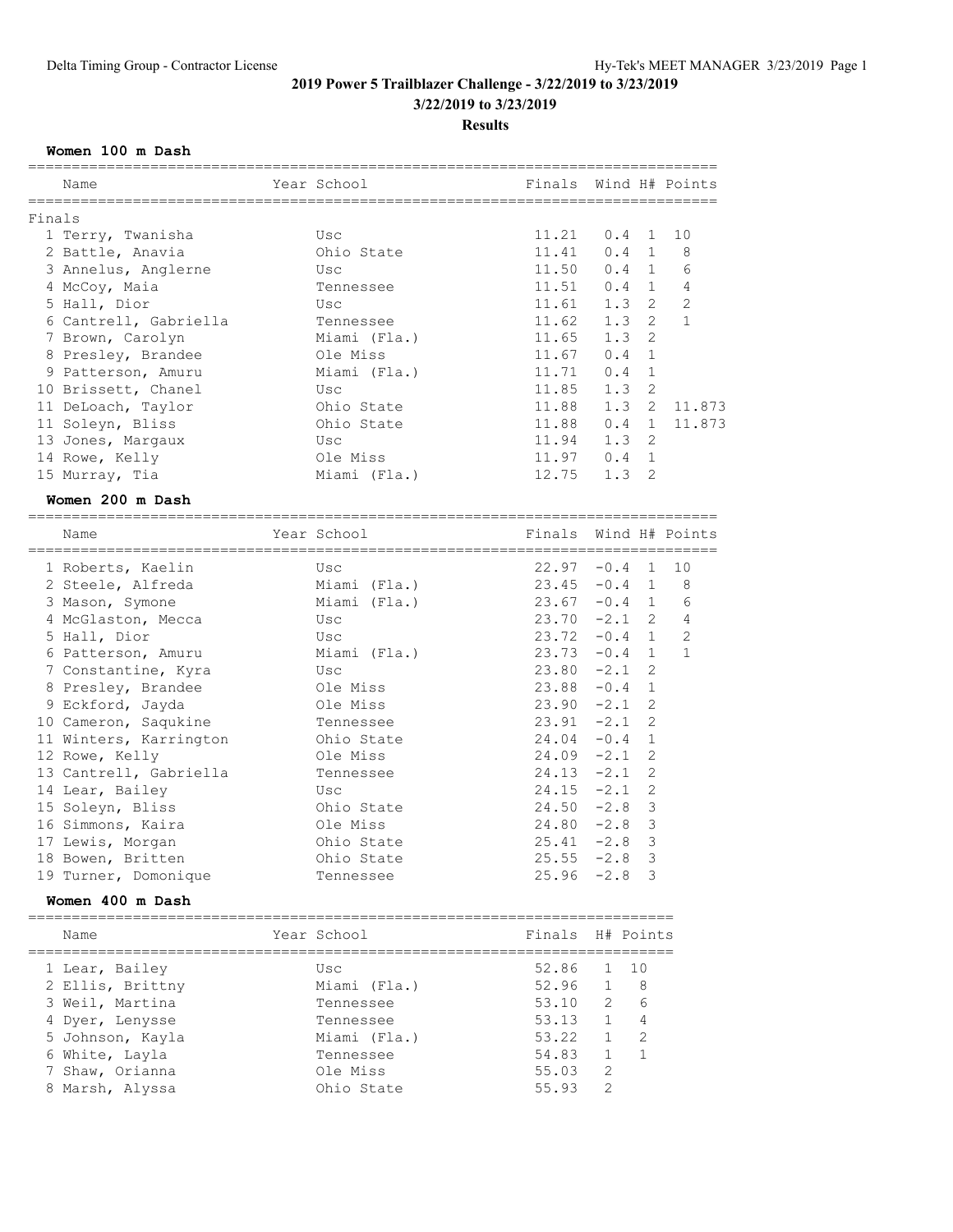**3/22/2019 to 3/23/2019**

**Results**

# **....Women 400 m Dash**

| 9 Ayoub, Aziza     | Ohio State | 56.28 2 |              |
|--------------------|------------|---------|--------------|
| 10 Senior, Karimah | Ohio State | 57.80   | $\mathbf{1}$ |

# **Women 800 m Run**

| Name                    | Year School             | Finals  | Points |
|-------------------------|-------------------------|---------|--------|
| 1 Brewer, Alyssa        | Usc                     | 2:04.93 | 10     |
| $1:01.028$ $(1:01.028)$ | $2:04.929$ $(1:03.901)$ |         |        |
| 2 Rizk, Julia           | Ohio State              | 2:05.56 | 8      |
| $1:00.608$ $(1:00.608)$ | $2:05.551$ $(1:04.943)$ |         |        |
| 3 Russell, Jemima       | Usc                     | 2:06.09 | 6      |
| $1:01.030$ $(1:01.030)$ | $2:06.084$ $(1:05.054)$ |         |        |
| 4 Ubbing, Annie         | Ohio State              | 2:07.85 | 4      |
| $1:00.831$ $(1:00.831)$ | $2:07.848$ $(1:07.017)$ |         |        |
| 5 Figler, Mary          | Ohio State              | 2:09.13 | 2      |
| $1:01.384$ $(1:01.384)$ | $2:09.124$ $(1:07.740)$ |         |        |
| 6 King, Madeleine       | Ole Miss                | 2:13.39 |        |
| $1:03.453$ $(1:03.453)$ | $2:13.388$ $(1:09.935)$ |         |        |
| 7 Clody, Courtney       | Ohio State              | 2:13.75 |        |
| $1:01.032$ $(1:01.032)$ | $2:13.750$ $(1:12.718)$ |         |        |
| 8 Traxler, Ylva         | Ole Miss                | 2:14.08 |        |
| $1:04.518$ $(1:04.518)$ | $2:14.074$ $(1:09.556)$ |         |        |
| 9 Reeves, Sarah         | Tennessee               | 2:23.19 |        |
| $1:03.541$ $(1:03.541)$ | 2:23.190(1:19.649)      |         |        |
| 10 Brown, Shelby        | Ole Miss                | 2:28.48 |        |
| $1:08.846$ $(1:08.846)$ | 2:28.474 (1:19.628)     |         |        |

### **Women 1500 m Run**

| Name                                               | Year School The Manuscript School | Finals Points                                                                               |
|----------------------------------------------------|-----------------------------------|---------------------------------------------------------------------------------------------|
| 1 Nichols, Abby                                    |                                   | Ohio State 4:24.94 10                                                                       |
|                                                    |                                   | 54.296 (54.296) 2:06.762 (1:12.466) 3:17.368 (1:10.606) 4:24.936 (1:07.568)                 |
| 2 King, Madeleine Cle Miss 4:27.57 8               |                                   |                                                                                             |
|                                                    |                                   | 53.936 (53.936) 2:06.661 (1:12.725) 3:17.709 (1:11.048) 4:27.569 (1:09.860)                 |
| 3 Thronson, Katie <b>1988</b> Tennessee 21:29.41 6 |                                   |                                                                                             |
|                                                    |                                   | $54.441$ $(54.441)$ $2:07.108$ $(1:12.667)$ $3:18.276$ $(1:11.168)$ $4:29.405$ $(1:11.129)$ |
|                                                    |                                   | $4:33.12$ 4                                                                                 |
|                                                    |                                   | 54.520 (54.520) 2:07.219 (1:12.699) 3:20.671 (1:13.452) 4:33.117 (1:12.446)                 |
| 5 Berry, Chloe Usc                                 |                                   | 4:33.90 2                                                                                   |
|                                                    |                                   | 54.790 (54.790) 2:07.748 (1:12.958) 3:21.726 (1:13.978) 4:33.897 (1:12.171)                 |
| 6 Kanney, Sarah                                    | Ohio State                        | $4:36.74$ 1                                                                                 |
|                                                    |                                   | 54.787 (54.787) 2:07.419 (1:12.632) 3:23.688 (1:16.269) 4:36.731 (1:13.043)                 |
| 7 Brown, Shelby                                    | Ole Miss                          | 4:38.87                                                                                     |
|                                                    |                                   | 54.065 (54.065) 2:06.996 (1:12.931) 3:25.747 (1:18.751) 4:38.864 (1:13.117)                 |
| 8 Rizor, Jessica and Tennessee and 4:48.91         |                                   |                                                                                             |
|                                                    |                                   | $54.649$ $(54.649)$ $2:08.087$ $(1:13.438)$ $3:26.073$ $(1:17.986)$ $4:48.902$ $(1:22.829)$ |
| Women 3000 m Run                                   |                                   |                                                                                             |

| Name | Year School | Finals Points |
|------|-------------|---------------|
|      |             |               |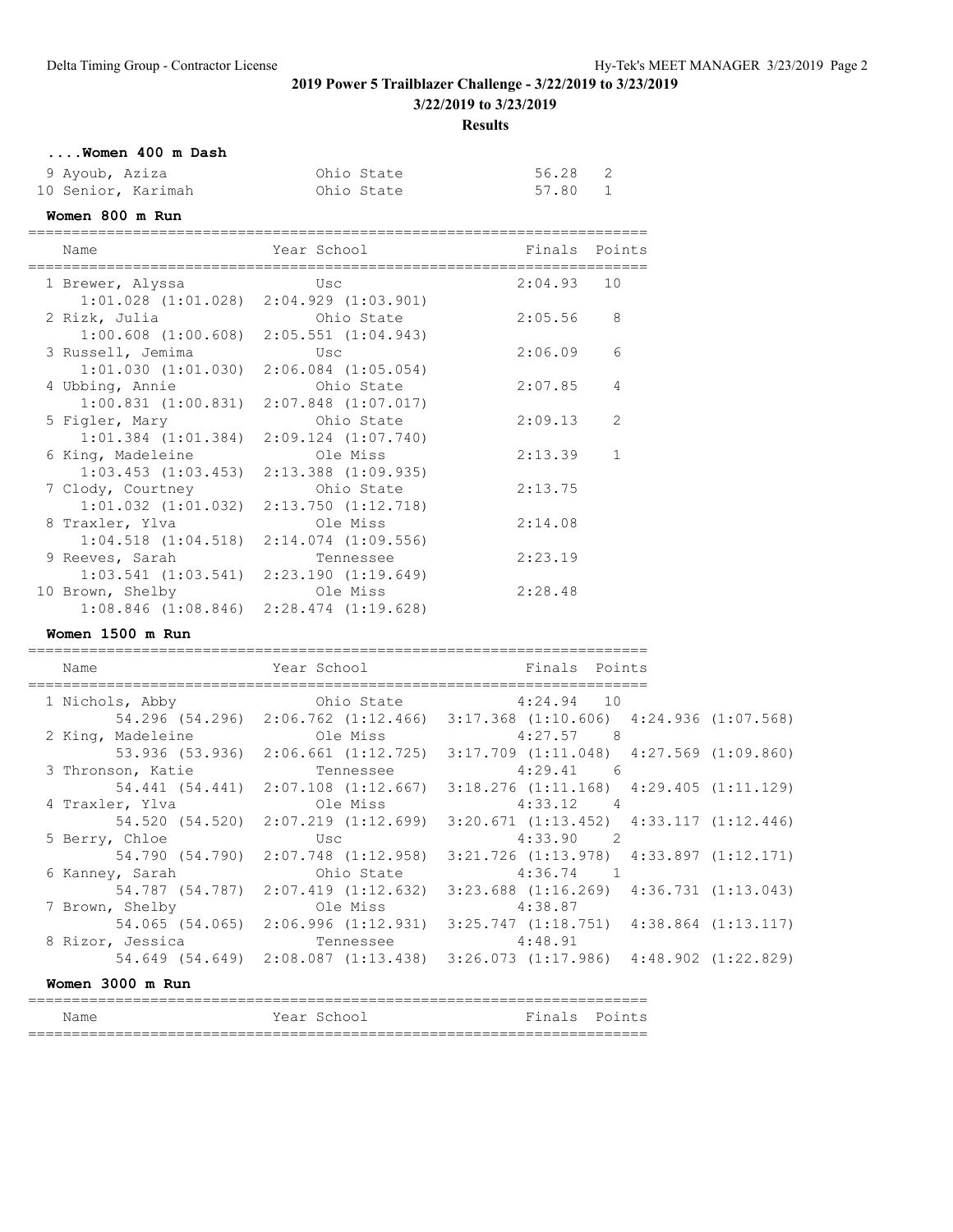**3/22/2019 to 3/23/2019**

**Results**

# **....Women 3000 m Run**

| 1 Frederick, Christine  | Ohio State              | 9:39.76<br>10                                               |                         |
|-------------------------|-------------------------|-------------------------------------------------------------|-------------------------|
| 37.012 (37.012)         | $1:56.728$ $(1:19.716)$ | 3:17.520(1:20.792)                                          | $4:37.923$ $(1:20.403)$ |
| $5:58.156$ $(1:20.233)$ | $7:15.678$ $(1:17.522)$ | $8:32.558$ $(1:16.880)$                                     | $9:39.760$ $(1:07.202)$ |
| 2 Hukka, Minttu         | Tennessee               | 9:48.17<br>8 <sup>8</sup>                                   |                         |
| 37.625 (37.625)         | 1:56.990(1:19.365)      | $3:17.748$ $(1:20.758)$                                     | $4:38.288$ $(1:20.540)$ |
| $5:58.414$ $(1:20.126)$ | $7:15.302$ $(1:16.888)$ | $8:32.198$ $(1:16.896)$                                     | $9:48.165$ $(1:15.968)$ |
| 3 Drum, Chelsea         | Ole Miss                | 9:52.03<br>$6\overline{6}$                                  |                         |
| 38.000 (38.000)         | $1:58.348$ $(1:20.348)$ | $3:18.070$ $(1:19.722)$ $4:38.841$ $(1:20.771)$             |                         |
| $5:59.125$ $(1:20.284)$ | $7:19.087$ $(1:19.962)$ | 8:38.236 (1:19.149) 9:52.021 (1:13.786)                     |                         |
| 4 Thronson, Katie       | Tennessee               | $10:01.59$ 4                                                |                         |
| 37.628 (37.628)         | $1:56.992$ $(1:19.364)$ | $3:17.837$ $(1:20.845)$ $4:38.624$ $(1:20.787)$             |                         |
| $5:58.829$ $(1:20.205)$ | 7:18.360(1:19.531)      | 8:41.258 (1:22.898) 10:01.585 (1:20.328)                    |                         |
| 5 Smith, Abigail        | Tennessee               | $10:06.54$ 2                                                |                         |
| 38.259 (38.259)         | $1:57.699$ $(1:19.440)$ | $3:18.463$ $(1:20.764)$ $4:39.127$ $(1:20.664)$             |                         |
| $6:01.577$ $(1:22.450)$ | 7:25.620(1:24.043)      | 8:48.109 (1:22.489) 10:06.531 (1:18.422)                    |                         |
| 6 Vreeland, Simone      | Miami (Fla.)            | 10:11.48<br>$\overline{1}$                                  |                         |
| 37.762 (37.762)         | $1:57.245$ $(1:19.483)$ | $3:17.967$ $(1:20.722)$ $4:38.523$ $(1:20.556)$             |                         |
| $6:01.348$ $(1:22.825)$ | 7:26.095(1:24.747)      | 8:51.819 (1:25.724) 10:11.480 (1:19.661)                    |                         |
| 7 Den Otter, Anne       | Miami (Fla.)            | 10:16.32                                                    |                         |
| 36.516 (36.516)         | $1:56.426$ $(1:19.910)$ | $3:17.198$ $(1:20.772)$ $4:38.137$ $(1:20.939)$             |                         |
| $5:59.943$ $(1:21.806)$ | $7:27.747$ $(1:27.804)$ | 8:58.936 (1:31.189) 10:16.319 (1:17.383)                    |                         |
| 8 Gilmore, Brooke       | Ole Miss                | 10:17.06                                                    |                         |
| 38.507 (38.507)         | $1:59.228$ $(1:20.721)$ | $3:21.429$ $(1:22.201)$ $4:44.323$ $(1:22.894)$             |                         |
| $6:08.210$ $(1:23.887)$ | $7:32.835$ $(1:24.625)$ | 8:56.159 (1:23.324) 10:17.058 (1:20.899)                    |                         |
| 9 Rose, Morgan Claire   | Ole Miss                | 10:22.51                                                    |                         |
| 38.829 (38.829)         | $1:58.658$ $(1:19.829)$ | $3:21.790$ $(1:23.132)$ $4:44.703$ $(1:22.913)$             |                         |
| $6:08.594$ $(1:23.891)$ | $7:34.043$ $(1:25.449)$ | $9:02.248$ $(1:28.205)$ $10:22.503$ $(1:20.256)$            |                         |
| 10 McClellan, Emma      | Ole Miss                | 10:25.42                                                    |                         |
| 37.994 (37.994)         | $1:59.638$ $(1:21.644)$ | $3:21.412$ $(1:21.774)$ $4:44.104$ $(1:22.692)$             |                         |
| $6:07.929$ $(1:23.825)$ | $7:33.647$ $(1:25.718)$ | $9:00.150$ $(1:26.503)$ $10:25.415$ $(1:25.266)$            |                         |
| 11 Meske, Peighton      | Tennessee               | 10:28.04                                                    |                         |
| 38.409 (38.409)         | 2:04.597(1:26.188)      | $3:28.083$ $(1:23.486)$                                     | $4:51.658$ $(1:23.575)$ |
| $6:16.265$ $(1:24.607)$ | $7:41.514$ $(1:25.249)$ | $9:05.619$ $(1:24.105)$ $10:28.033$ $(1:22.414)$            |                         |
| 12 Riordan, Alaina      | Tennessee               | 10:42.26                                                    |                         |
| 38.608 (38.608)         | $2:02.660$ $(1:24.052)$ | $3:26.632$ $(1:23.972)$                                     | 4:51.617(1:24.985)      |
| $6:19.906$ $(1:28.289)$ | $7:49.502$ $(1:29.596)$ | 9:17.749 (1:28.247) 10:42.253 (1:24.504)                    |                         |
| 13 Langlois, Emma       | Miami (Fla.)            | 10:58.12                                                    |                         |
| 37.468 (37.468)         | $1:57.355$ $(1:19.887)$ | $3:18.265$ $(1:20.910)$                                     | 4:39.336(1:21.071)      |
| $6:09.803$ $(1:30.467)$ | $7:46.612$ $(1:36.809)$ | $9:23.595$ $(1:36.983)$ $10:58.119$ $(1:34.524)$            |                         |
| -- Rizor, Jessica       | Tennessee               | <b>DNF</b>                                                  |                         |
| 38.986 (38.986)         | $2:04.043$ $(1:25.057)$ | 3:28.985(1:24.942)                                          | 4:56.010(1:27.025)      |
| $6:28.867$ $(1:32.857)$ | $8:02.542$ $(1:33.675)$ |                                                             |                         |
| -- Johnson, Alison      | Miami (Fla.)            | DNF                                                         |                         |
| 38.262 (38.262)         |                         | 2:03.111 (1:24.849) 3:37.013 (1:33.902) 5:12.552 (1:35.539) |                         |

### **Women 100 m Hurdles**

| Year School            |  |                                                                                                                                                                   |
|------------------------|--|-------------------------------------------------------------------------------------------------------------------------------------------------------------------|
| Usc<br>Miami (Fla.)    |  |                                                                                                                                                                   |
| Tennessee              |  |                                                                                                                                                                   |
| Tennessee              |  |                                                                                                                                                                   |
| Tennessee              |  | $\overline{2}$                                                                                                                                                    |
| Ohio State<br>Ole Miss |  |                                                                                                                                                                   |
|                        |  | Finals Wind H# Points<br>$13.31 -2.6 1 10$<br>$13.41 -2.6$ 1 8<br>$13.78 - 2.6$ 1 6<br>$13.92 \t 0.92 \t 4$<br>$14.02 -2.6$ 1<br>$14.03 -2.6$ 1<br>$14.08 \t 0.9$ |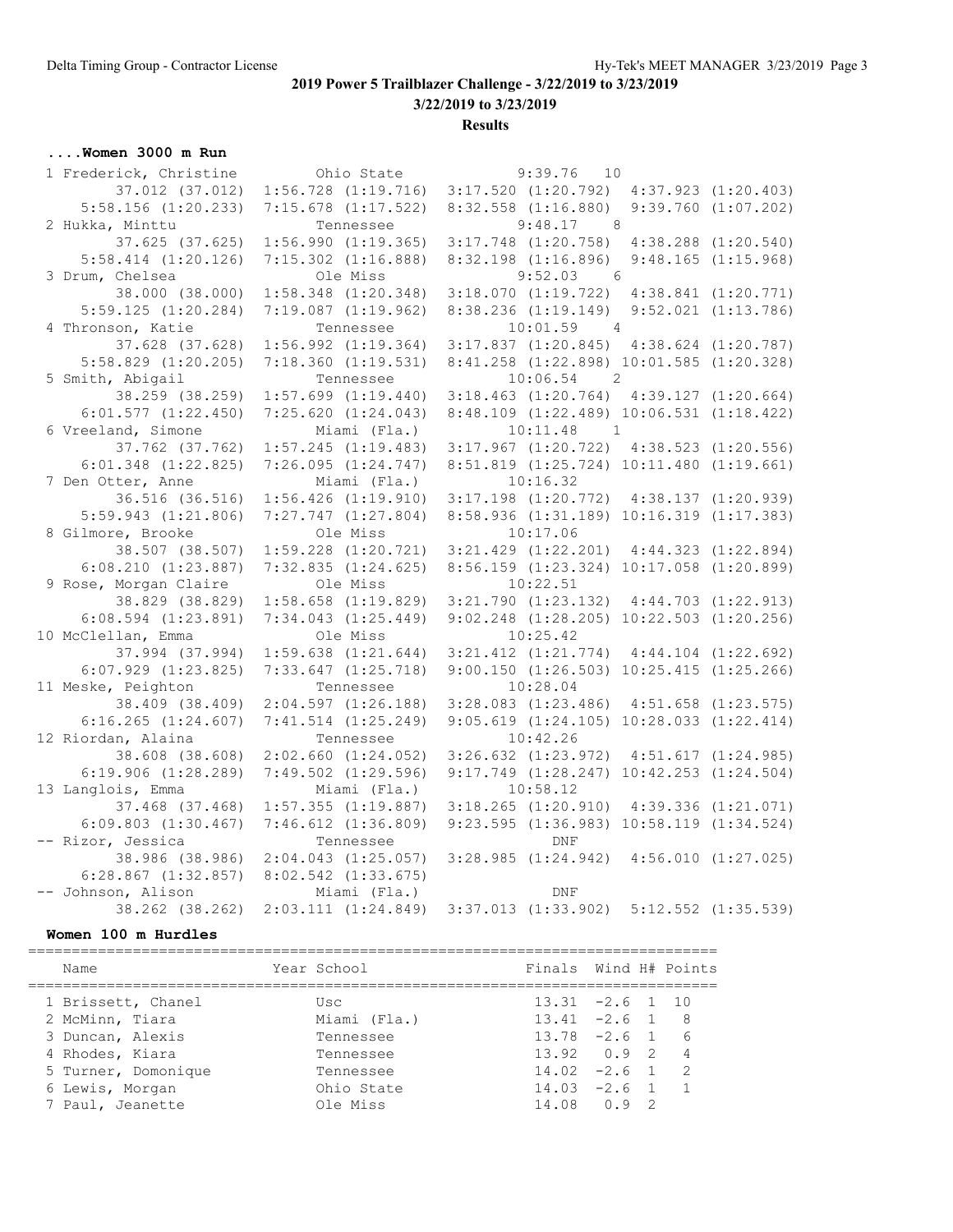**3/22/2019 to 3/23/2019**

**Results**

| Ole Miss   |  |                                                                      |
|------------|--|----------------------------------------------------------------------|
| Ohio State |  |                                                                      |
| Ole Miss   |  |                                                                      |
| Ole Miss   |  |                                                                      |
|            |  | $14.26 - 2.6$ 1<br>$14.99 - 2.6$ 1<br>$15.63$ 0.9 2<br>$15.67$ 0.9 2 |

#### **Women 400 m Hurdles**

| Name                 | Year School  | Finals Points |
|----------------------|--------------|---------------|
|                      |              |               |
| 1 Gonzalez, Samantha | Miami (Fla.) | 57.33 10      |
| 2 Runia, Anna        | Miami (Fla.) | 57 60         |

| Z Rullid, Alliid        | MIdIIII (FId.) | .01.00  |  |
|-------------------------|----------------|---------|--|
| 3 Broadwater, Brooklynn | Tennessee      | 1:01.56 |  |

### **Women 4x100 m Relay**

| School                   | Finals Points          |                |                     |
|--------------------------|------------------------|----------------|---------------------|
|                          |                        |                |                     |
| 1 Miami (Fla.) 'A'       | 44.08                  | 10             |                     |
| 1) Brown, Carolyn        | 2) Steele, Alfreda     |                |                     |
| 3) Mason, Symone         | 4) McMinn, Tiara       |                |                     |
| 2 Tennessee 'A'          | 44.31                  | 8              |                     |
| 1) Duncan, Alexis        | 2) McCoy, Maia         |                |                     |
| 3) Dyer, Lenysse         | 4) Cameron, Saqukine   |                |                     |
| 3 Ole Miss 'A'           | 44.88                  | 6              |                     |
| 1) Presley, Brandee      | 2) Eckford, Jayda      |                |                     |
| 3) Paul, Jeanette        | 4) Rowe, Kelly         |                |                     |
| 4 Ohio State 'A'         | 45.04                  | $\overline{4}$ |                     |
| 1) Senior, Karimah       | 2) Battle, Anavia      |                |                     |
| 3) DeLoach, Taylor       | 4) Soleyn, Bliss       |                |                     |
| 5 Tennessee 'B'          | x45.73                 |                |                     |
| 1) Cantrell, Gabriella   | 2) White, Layla        |                |                     |
| 3) Turner, Domonique     | 4) Weil, Martina       |                |                     |
| 6 Tennessee 'C'          | x46.56                 |                |                     |
| 1) Broadwater, Brooklynn | 2) Roe, LaChyna        |                |                     |
| 3) Sutton, Alonie        | 4) Rhodes, Kiara       |                |                     |
| 7 Ohio State 'B'         | x46.74                 |                |                     |
| 1) Lewis, Morgan         | 2) Bowen, Britten      |                |                     |
| 3) Seibert, Mikaela      | 4) Winters, Karrington |                |                     |
| $--$ Usc $'A'$           | DO.                    |                | xchq zone violation |
| 1) Hall, Dior            | 2) Annelus, Anglerne   |                |                     |
| 3) Thomas, Lanae-Tava    | 4) Terry, Twanisha     |                |                     |

#### **Women 4x400 m Relay**

======================================================================= School **Finals** Points ======================================================================= 1 Miami (Fla.) 'A' 3:32.88 10 1) Runia, Anna 2) Ellis, Brittny 3) Atherley, Michelle 4) Johnson, Kayla 1:47.653 (1:47.653) 2:40.018 (52.365) 3:32.872 (52.854) 2 Tennessee 'A' 3:33.16 8 1) Dyer, Lenysse 2) Cameron, Saqukine 3) Weil, Martina 4) Broadwater, Brooklynn 1:48.241 (1:48.241) 2:40.485 (52.244) 3:33.160 (52.676)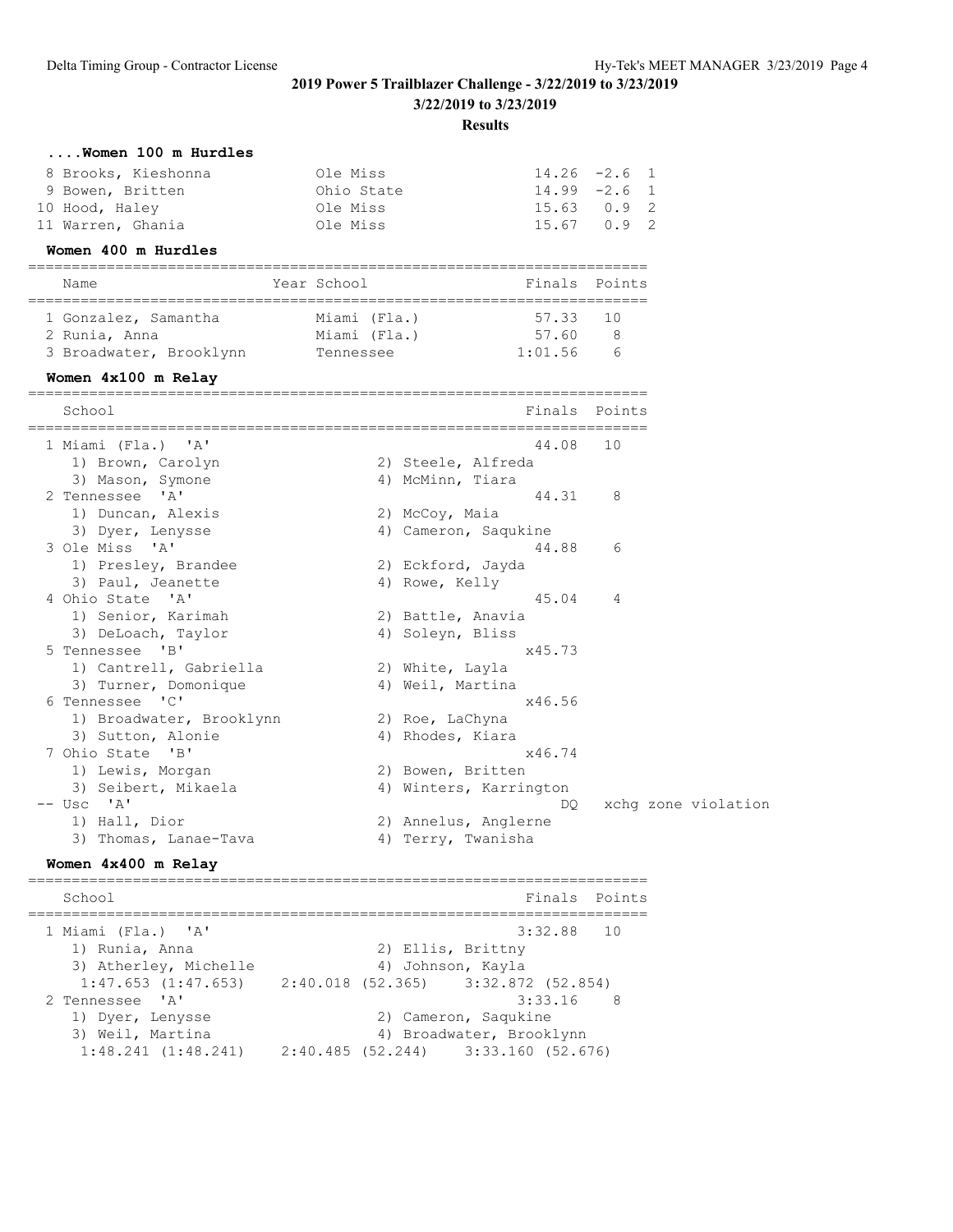**3/22/2019 to 3/23/2019**

**Results**

# **....Women 4x400 m Relay**

| 3 Usc 'A'               | 3:39.71<br>6                          |
|-------------------------|---------------------------------------|
| 1) Constantine, Kyra    | 2) Terry, Twanisha                    |
| 3) Russell, Jemima      | 4) Brewer, Alyssa                     |
| 1:49.133(1:49.133)      | $2:44.076$ (54.943) 3:39.705 (55.629) |
| 4 Ohio State 'B'        | $3:50.66$ 4                           |
| 1) Ayoub, Aziza         | 2) Figler, Mary                       |
| 3) Clody, Courtney      | 4) Ubbing, Annie                      |
| $1:54.957$ $(1:54.957)$ | $2:52.953$ (57.996) 3:50.653 (57.700) |

### **Women High Jump**

| Name                                                                             | Year School  | Finals Points |    |
|----------------------------------------------------------------------------------|--------------|---------------|----|
| 1 Atherley, Michelle<br>1.56 1.61 1.66 1.71 1.76<br>XO XXO XO XXX<br>PPP         | Miami (Fla.) | 1.71m         | 10 |
| 2 Thompson, Celine<br>1.56 1.61 1.66 1.71 1.76<br>$\bigcirc$<br>O XXO XXX<br>PPP | Miami (Fla.) | J1.71m        | 8  |
| 3 Harmon-Thomas, Alexa<br>1.56 1.61 1.66 1.71<br>PPP PPP<br>XO XXX               | Usc          | 1.66m         | 6  |
| 4 LoChiatto, Hannah<br>1.56 1.61 1.66<br>$O$ $O$ XXX                             | Ole Miss     | 1.61m         | 4  |
| 5 Warren, Ghania<br>1.56 1.61 1.66<br>XO XO XXX                                  | Ole Miss     | J1.61m        | 2  |
| 6 Brooks, Kieshonna<br>1.56 1.61<br>XXX<br>$\circ$                               | Ole Miss     | 1.56m         | 1  |
| 7 Hood, Haley<br>1.56 1.61<br>XO<br>XXX                                          | Ole Miss     | J1.56m        |    |

## **Women Pole Vault**

| Name                                                                                                            | Year School            | Finals Points |    |
|-----------------------------------------------------------------------------------------------------------------|------------------------|---------------|----|
| 1 Murray, Lindsey<br>3.40 3.55 3.70 3.85 4.00 4.15 4.36                                                         | Ole Miss               | 4.15m         | 10 |
| PPP<br>PPP<br>PPP<br>$\circ$<br>PPP.<br>2 Jefcoat, Hannah<br>3.40 3.55 3.70 3.85 4.00 4.15                      | XO.<br>XX<br>Tennessee | 4.00m         | 8  |
| PPP<br>PPP<br>$\bigcirc$<br>PPP<br>XO.<br>XXX<br>3 Spritzky, Kim<br>3.40 3.55 3.70 3.85 4.00                    | Tennessee              | 3.85m         | 6  |
| O XXO<br>XO XXX<br>PPP<br>4 Kallenberger, Nicole<br>3.40 3.55 3.70 3.85 4.00<br>PPP<br>PPP<br>XO.<br>XXO<br>XXX | Ole Miss               | J3.85m        | 4  |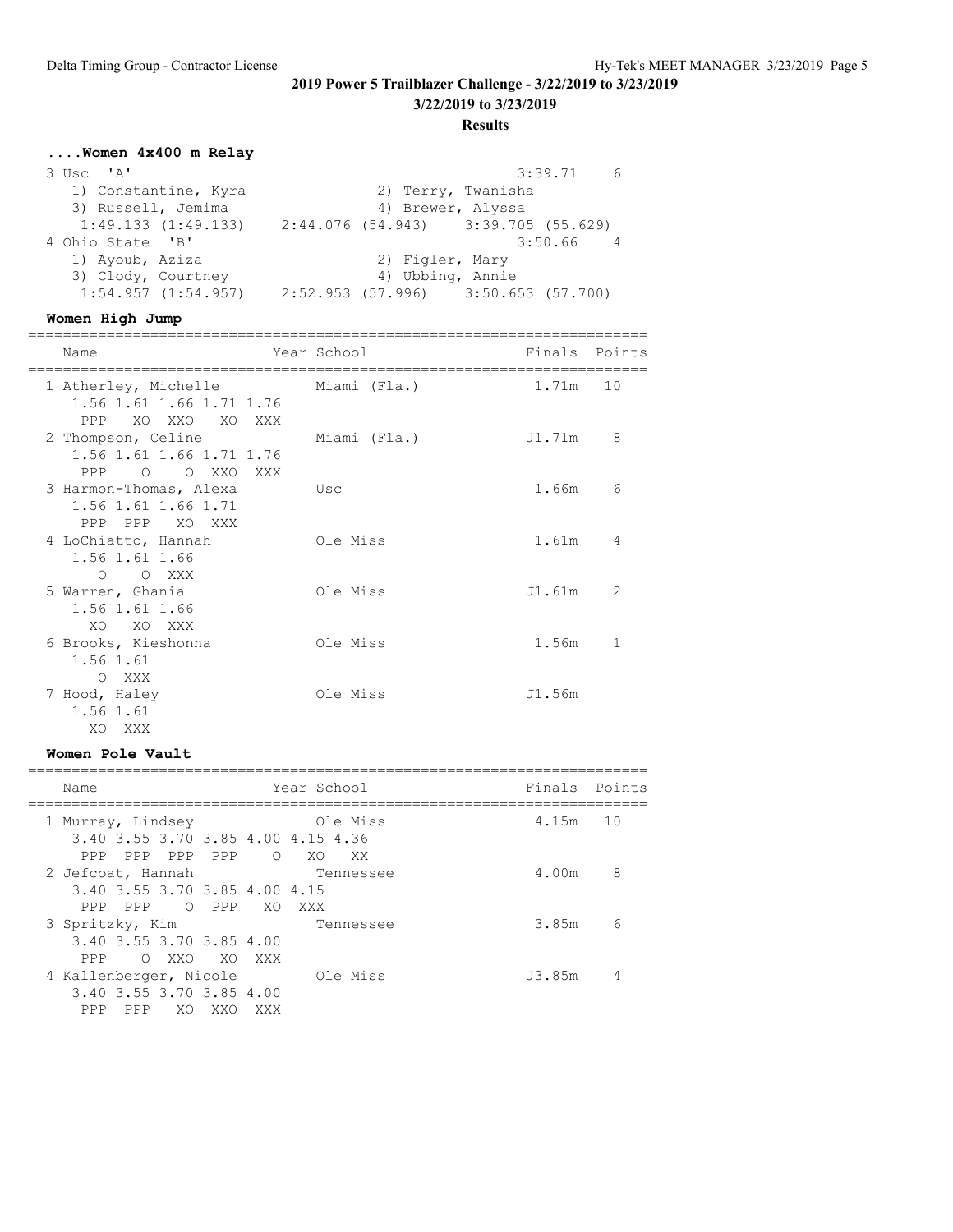**3/22/2019 to 3/23/2019**

**Results**

#### **Women Long Jump**

| Name                                                                                   | Year School Tinals Wind Points                                                                                                                 |                |              |
|----------------------------------------------------------------------------------------|------------------------------------------------------------------------------------------------------------------------------------------------|----------------|--------------|
| 1 Thomas, Lanae-Tava Usc                                                               |                                                                                                                                                | $6.02m$ 0.5 10 |              |
| $6.02m(0.5) 5.90m(0.9) 5.63m(1.6) PASS$ PASS PASS<br>2 Atherley, Michelle Miami (Fla.) |                                                                                                                                                | $5.89m$ $2.8$  | 8            |
| 5.88m(1.7) 5.89m(2.8) FOUL(1.5) PASS PASS PASS<br>3 Jones, Margaux CSC                 |                                                                                                                                                | 5.86m 2.7      | 6            |
| $5.83m(1.3)$ $5.79m(1.3)$ $FOUL(+0.0)$ $FOUL(2.7)$ $5.86m(2.7)$ $FOUL(+0.0)$           |                                                                                                                                                |                |              |
| 4 Sutton, Alonie<br>5.66m(1.0) 5.65m(0.5) 5.83m(4.5) PASS PASS PASS                    | Tennessee 5.83m 4.5                                                                                                                            |                | 4            |
|                                                                                        |                                                                                                                                                |                | 2            |
| $5.48m(1.7)$ $5.35m(1.2)$ $5.83m(3.5)$ $5.55m(0.6)$ $5.63m(0.7)$ $4.08m(1.8)$          |                                                                                                                                                |                |              |
| 6 Brooks, Kieshonna Cle Miss                                                           |                                                                                                                                                | J5.83m 1.4     | $\mathbf{1}$ |
| $5.54m(1.1) 5.83m(1.4) PASS(+0.0)$                                                     |                                                                                                                                                |                |              |
|                                                                                        |                                                                                                                                                | $5.67m$ 1.4    |              |
| 5.48m(0.3) 5.63m(1.7) 5.67m(1.4) PASS PASS PASS                                        |                                                                                                                                                |                |              |
| 8 Warren, Ghania                                                                       | Ole Miss                                                                                                                                       | $5.50m$ 1.3    |              |
| 5.50m(1.3) 5.50m(1.6) FOUL(+0.0) 5.22m(0.9) PASS PASS                                  |                                                                                                                                                |                |              |
| 9 Roe, LaChyna Tennessee                                                               |                                                                                                                                                | $J5.50m$ 0.6   |              |
| 5.45m(1.7) 5.45m(0.5) 5.50m(0.6)                                                       |                                                                                                                                                |                |              |
| 10 Gee, Ralesheia and Ole Miss                                                         |                                                                                                                                                | $5.10m$ $1.0$  |              |
| FOUL(1.1) 5.10m(1.0) FOUL(0.8)                                                         |                                                                                                                                                |                |              |
| 11 Charles, Darlene Miami (Fla.) 4.35m 0.2                                             |                                                                                                                                                |                |              |
| 4.35m (0.2) PASS PASS                                                                  |                                                                                                                                                |                |              |
| Women Triple Jump                                                                      |                                                                                                                                                |                |              |
| Name                                                                                   | Year School <a> Finals Wind Points</a> Sear Sear Sear Sear Sear Sear Sear Sear Sear Sear Sear Sear Sear Sear Sear Sear Sear Sear Sear Sear Sea |                |              |
| 1 Marten, Isabella Usc                                                                 |                                                                                                                                                | 13.09m 2.3 10  |              |
| FOUL $(0.4)$ FOUL $(2.5)$ 12.73m $(0.5)$ FOUL $(2.6)$ 13.09m $(2.3)$ FOUL $(1.5)$      |                                                                                                                                                |                |              |
| 2 Roe, LaChyna               Tennessee             13.03m   1.6   8                    |                                                                                                                                                |                |              |
| FOUL(1.1) FOUL(1.3) $12.52m(0.9)$ $12.62m(1.8)$ $12.55m(2.4)$ $13.03m(1.6)$            |                                                                                                                                                |                |              |
| 3 Sutton, Alonie             Tennessee             12.90m   2.5   6                    |                                                                                                                                                |                |              |
| $FOUT(1.9) 12.69m(1.7) FOUT(0.6) 12.90m(2.5) FOUT(0.1) FOUT(1.7)$                      |                                                                                                                                                |                |              |

|                     |             | FOUL $(1.9)$ 12.69m $(1.7)$ FOUL $(0.6)$ 12.90m $(2.5)$ FOUL $(0.1)$ FOUL $(1.7)$   |      |  |
|---------------------|-------------|-------------------------------------------------------------------------------------|------|--|
| 4 Seibert, Mikaela  |             | Ohio State 12.47m 1.2 4                                                             |      |  |
|                     |             | $12.47m(1.2)$ $12.44m(1.5)$ $12.39m(1.9)$ FOUL $(2.3)$ $12.46m(1.8)$ $12.03m(1.9)$  |      |  |
|                     |             | 5 Russell, Peyton Miami (Fla.) 12.35m 1.9 2                                         |      |  |
|                     |             | $12.10$ m $(-0.0)$ $11.81$ m $(-0.0)$ FOUL $12.05$ m $(1.7)$ FOUL $12.35$ m $(1.9)$ |      |  |
| -- Gee, Ralesheia   | nd Ole Miss |                                                                                     | FOUL |  |
| FOUL FOUL           | FOUL        |                                                                                     |      |  |
| -- Charles, Darlene |             | Miami (Fla.)                                                                        | FOUL |  |

#### **Women Shot Put**

FOUL FOUL FOUL

| Name                  | Year School                                           | Finals Points |   |
|-----------------------|-------------------------------------------------------|---------------|---|
| 1 Scarvelis, Stamatia | Tennessee                                             | 16.96m 10     |   |
|                       | 15.28m 15.71m 16.96m 15.35m FOUL 16.24m<br>Ohio State | 15.76m 8      |   |
| 2 Aquilla, Adelaide   | 15.76m 13.70m 15.70m 14.38m 14.85m 12.93m             |               |   |
| 3 Dantzler, Selina    | Miami (Fla.)                                          | 15.20m        | 6 |
|                       | 14.69m 15.17m 15.19m 14.89m 15.00m 15.20m             |               |   |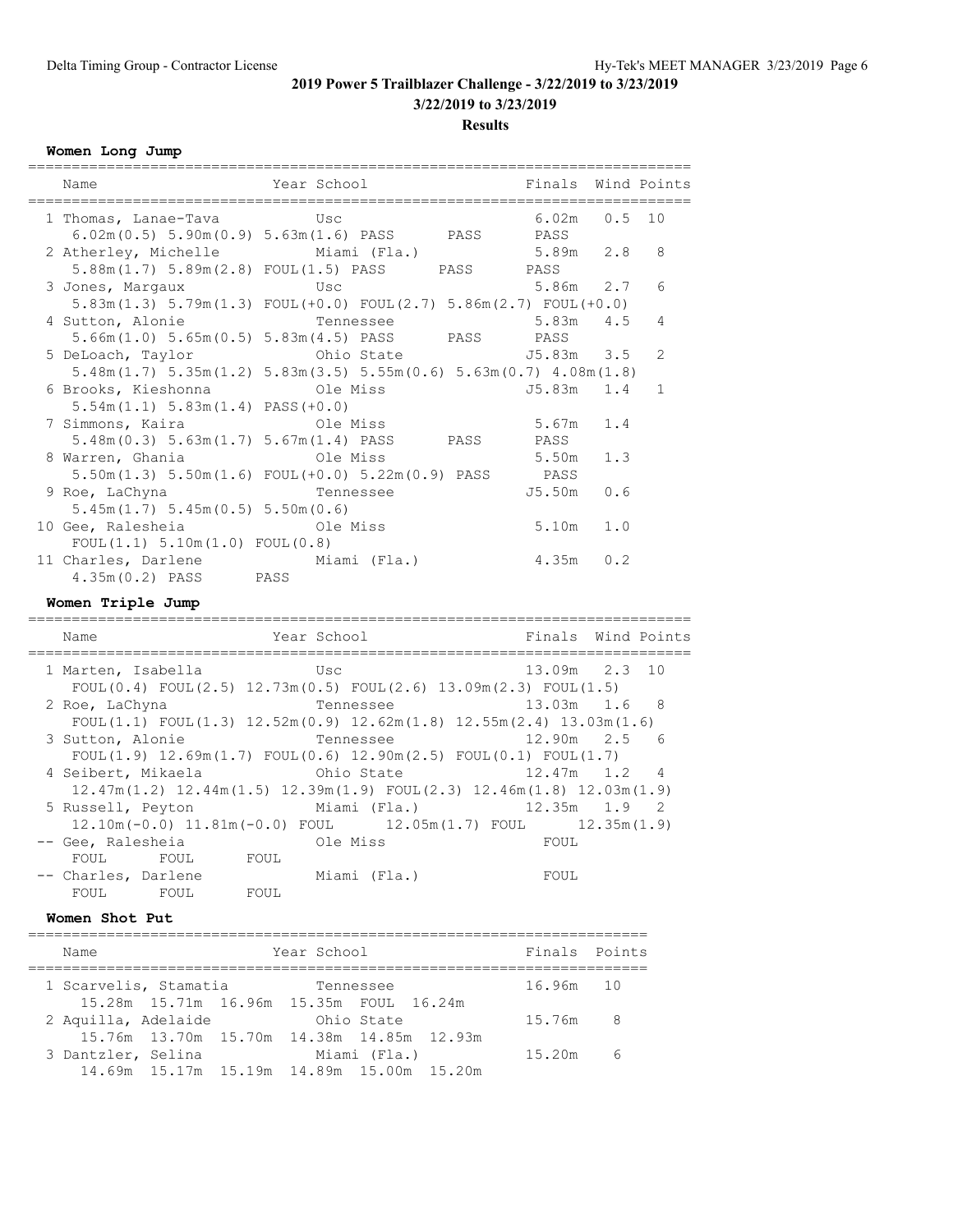**3/22/2019 to 3/23/2019**

**Results**

# **....Women Shot Put**

| 4 Ajagbe, Debbie                         Miami (Fla.)                    |                     | 15.16m 4 |  |
|--------------------------------------------------------------------------|---------------------|----------|--|
| 14.56m  14.29m  14.57m  13.82m  15.16m  14.51m                           |                     |          |  |
| 5 Hall, Hannah                 Miami (Fla.)           15.01m   2         |                     |          |  |
| 14.70m  15.01m  14.27m  14.40m  14.72m  14.26m                           |                     |          |  |
| 6 Lubin, Sherry Miami (Fla.) 14.87m 1                                    |                     |          |  |
| 14.29m  14.07m  14.87m  FOUL  13.77m  14.24m                             |                     |          |  |
|                                                                          |                     | 14.69m   |  |
| 13.99m 13.79m 14.49m 14.69m 13.88m 14.61m                                |                     |          |  |
| 8 Rashid, Zakiya                       Miami (Fla.)               14.59m |                     |          |  |
| 14.59m FOUL FOUL FOUL FOUL 14.27m                                        |                     |          |  |
| 9 Crockett, Tamia Tennessee                                              |                     | 14.11m   |  |
| 14.11m FOUL FOUL FOUL FOUL FOUL                                          |                     |          |  |
| 10 Britt, Tedreauna ble Miss                                             |                     | 13.78m   |  |
| 12.50m  13.78m  FOUL                                                     |                     |          |  |
|                                                                          |                     | 13.74m   |  |
| 13.48m FOUL 13.74m                                                       |                     |          |  |
| 12 Meier, Emily                                                          | 13.57m<br>Tennessee |          |  |
| 13.57m FOUL FOUL                                                         |                     |          |  |
| 13 Dowdy, Alexis                                                         | Ohio State          | 13.56m   |  |
| 12.46m 13.56m 12.89m                                                     |                     |          |  |
| 14 Rhodes, Kiara                                                         | Tennessee           | 9.99m    |  |
| 9.98m 9.48m 9.99m                                                        |                     |          |  |

#### **Women Discus Throw**

| Name                                                                                                            |          |   |
|-----------------------------------------------------------------------------------------------------------------|----------|---|
| 1 Rashid, Zakiya               Miami (Fla.)           55.13m   10<br>52.68m  FOUL  55.13m  FOUL  53.88m  50.25m |          |   |
| 2 Scarvelis, Stamatia and Tennessee 53.72m 8<br>FOUL 53.72m FOUL FOUL FOUL 53.56m                               |          |   |
| 3 Britt, Tedreauna Cle Miss<br>42.47m FOUL 53.45m FOUL 47.48m 49.48m                                            | 53.45m 6 |   |
| 4 Freeman, Karlee Musc<br>FOUL 48.37m FOUL 48.20m 49.23m 50.20m                                                 | 50.20m   | 4 |
| 5 Ajagbe, Debbie $Miami$ (Fla.) 49.58m 2<br>49.58m FOUL 38.82m FOUL FOUL FOUL                                   |          |   |
| 6 Olatoye, Sade Chio State<br>43.98m FOUL 46.41m 48.55m 47.36m 47.20m                                           | 48.55m   | 1 |
| 7 Dantzler, Selina (Ela.) 48.50m<br>45.55m 48.50m 47.98m FOUL 47.46m 47.22m                                     |          |   |
| 8 Crockett, Tamia Tennessee<br>47.22m FOUL 47.40m 46.34m 44.98m 44.83m                                          | 47.40m   |   |
| 9 Taiwo, Shey Cle Miss<br>45.75m  41.62m  FOUL  47.03m  46.24m  41.36m                                          | 47.03m   |   |
| 10 Hall, Hannah Miami (Fla.)<br>41.79m FOUL 45.27m                                                              | 45.27m   |   |
| 11 Lubin, Sherry Miami (Fla.)<br>FOUL 40.08m 40.81m                                                             | 40.81m   |   |
|                                                                                                                 | 40.66m   |   |
| FOUL 40.66m FOUL<br>13 Klein, Leah and Ole Miss<br>FOUL 38.65m 40.56m                                           | 40.56m   |   |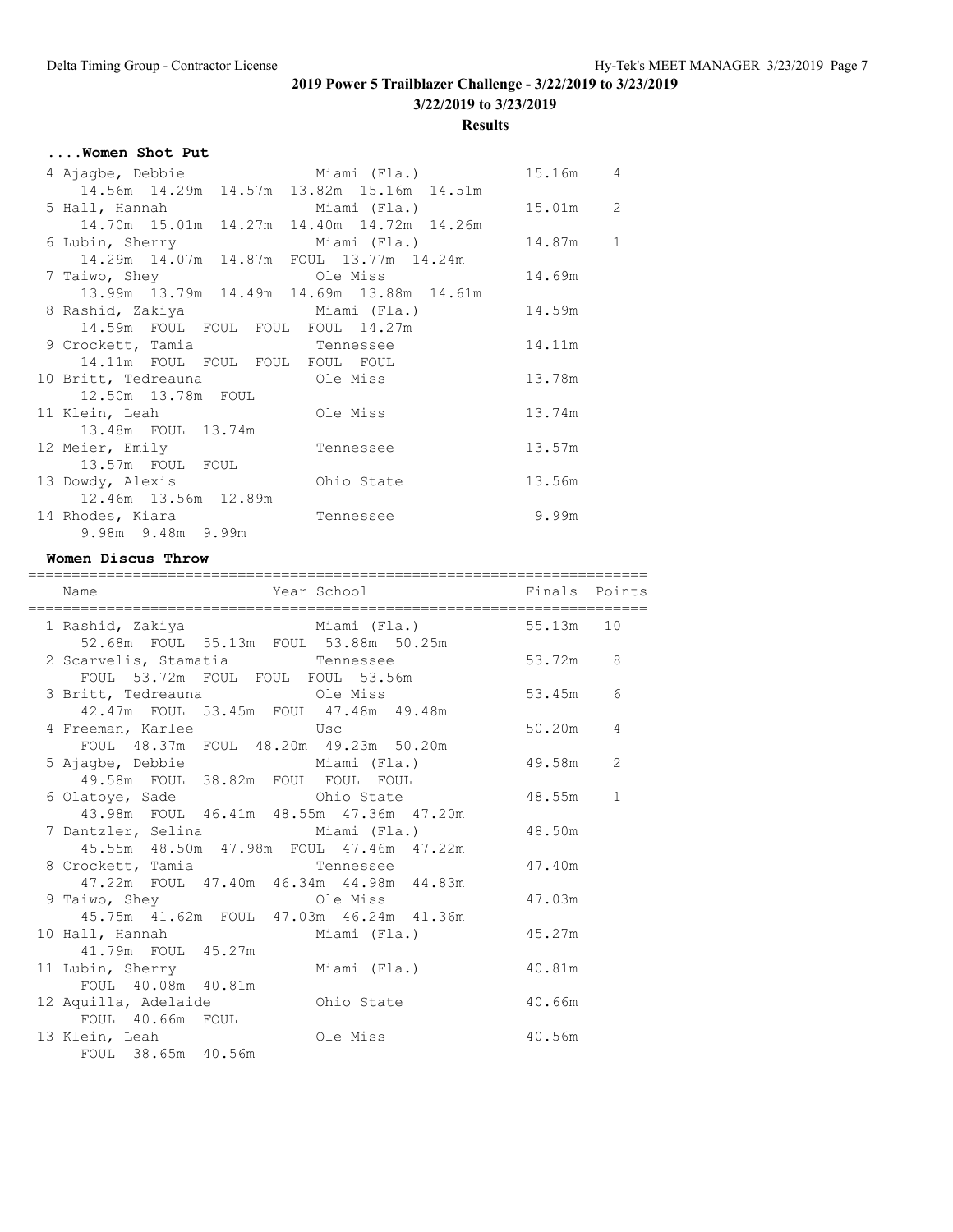**3/22/2019 to 3/23/2019**

**Results**

#### **Women Hammer Throw**

| Name                                                                                          | Year School <a> Finals Points</a> Finals Points |          |              |
|-----------------------------------------------------------------------------------------------|-------------------------------------------------|----------|--------------|
| 1 Scarvelis, Stamatia and Tennessee 37.71m 10<br>64.60m  FOUL  67.31m  66.50m  67.41m  67.71m |                                                 |          |              |
| 2 Olatoye, Sade Chio State 64.69m 8<br>64.69m  61.95m  FOUL  62.30m  62.17m  62.71m           |                                                 |          |              |
| FOUL 60.32m FOUL 59.61m FOUL 61.25m                                                           |                                                 |          |              |
| 4 McArthur, Joy Usc<br>56.62m 59.53m FOUL FOUL FOUL FOUL                                      |                                                 | 59.53m   | 4            |
| 5 Deaton, Kate<br>53.60m 56.43m 56.36m 55.28m 56.26m 55.88m                                   |                                                 | 56.43m 2 |              |
| FOUL FOUL 53.32m FOUL 55.49m 56.16m                                                           |                                                 | 56.16m   | $\mathbf{1}$ |
| 7 Marlow, Savannah Marlo Tennessee<br>FOUL 52.77m 54.60m 54.97m 54.41m 54.60m                 |                                                 | 54.97m   |              |
| 8 Ajagbe, Debbie Miami (Fla.) 54.86m<br>51.66m  54.86m  52.72m  FOUL  FOUL  51.56m            |                                                 |          |              |
| 9 Dowdy, Alexis Ohio State<br>49.48m FOUL 53.61m 53.74m 54.15m 53.76m                         |                                                 | 54.15m   |              |
| 51.11m 53.18m FOUL                                                                            |                                                 | 53.18m   |              |
| 11 Britt, Tedreauna ble Miss<br>47.50m  44.92m  49.82m                                        |                                                 | 49.82m   |              |
| 12 Klein, Leah and Ole Miss                                                                   |                                                 | 44.19m   |              |
| 44.18m  FOUL  44.19m<br>13 Freeman, Karlee <b>13 Usc</b><br>37.75m 39.44m 38.97m              |                                                 | 39.44m   |              |

#### **Women Javelin Throw**

| Name                                                   | Year School                                             | Finals Points |                |
|--------------------------------------------------------|---------------------------------------------------------|---------------|----------------|
| 1 Enright, Alex                                        | Ole Miss                                                | 45.18m        | 10             |
| 40.99m  42.69m  FOUL  41.00m  FOUL  45.18m             |                                                         |               |                |
| 2 Stanley, Sarah                                       | Ohio State<br>44.30m 39.04m 43.34m 41.95m 44.65m 44.30m | 44.65m        | 8              |
| 3 Brooks, Kieshonna                                    | Ole Miss                                                | 36.56m        | 6              |
| 36.25m 34.13m 31.45m PASS 35.00m 36.56m                |                                                         |               |                |
| 4 Atherley, Michelle Miami (Fla.)                      |                                                         | 34.99m        | $\overline{4}$ |
| 30.75m 30.81m 34.99m FOUL 30.77m FOUL<br>5 Hood, Haley | Ole Miss                                                | 31.48m        | 2              |
| 27.61m 31.48m 28.10m 25.45m 29.37m FOUL                |                                                         |               |                |
| 6 Warren, Ghania                                       | Ole Miss                                                | 31.38m        |                |
| FOUL 31.38m 27.42m 24.09m FOUL 21.99m                  |                                                         |               |                |

#### **Men 100 m Dash**

| Name                  | Year School |                        | Finals Wind H# Points |       |
|-----------------------|-------------|------------------------|-----------------------|-------|
| 1 Williams, Mustageem | Tennessee   | $10.33$ $2.0$ $1$ $10$ |                       |       |
| 2 Dryer, Elijah       | Ole Miss    | $10.49$ $2.0$ 1        | - 8                   |       |
| 3 Miller, Elijah      | Tennessee   | $10.52$ $0.7$ 2 6      |                       |       |
| 4 Robinson, Daniel    | Usc         | $10.59$ $0.7$ 2        | $\overline{4}$        |       |
| 5 Stewart, Brendon    | Usc         |                        | $10.60$ $2.0$ $1$ $2$ | 10596 |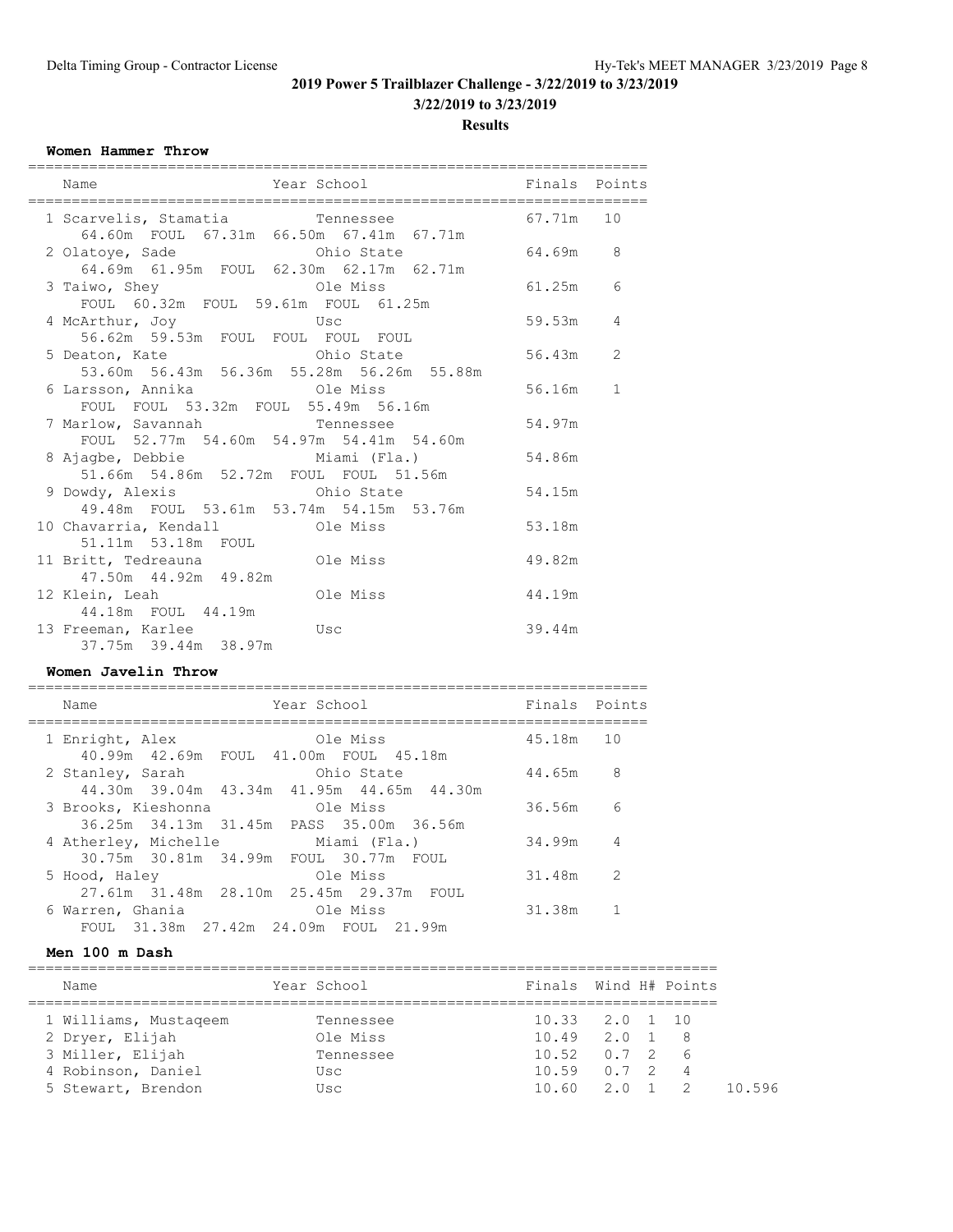# **2019 Power 5 Trailblazer Challenge - 3/22/2019 to 3/23/2019 3/22/2019 to 3/23/2019**

**Results**

# **....Men 100 m Dash**

| 6 Barnum, Alexander    | Usc          |                 |  | 10.60 2.0 1 1 10.600 |
|------------------------|--------------|-----------------|--|----------------------|
| 7 Taylor, Isaiah       | Miami (Fla.) | $10.62$ $0.7$ 2 |  |                      |
| 8 Da Silva, Earvin     | Usc          | $10.65$ $2.0$ 1 |  |                      |
| 9 Webb, Jaquan         | Ole Miss     | $10.71$ 0.7 2   |  |                      |
| 10 Moore, Nick         | Usc          | $10.72$ $2.0$ 1 |  |                      |
| 11 McConico, Kwantreyl | Tennessee    | $11.01$ $2.0$ 1 |  |                      |
| 12 Foster, Emanuel     | Ole Miss     | $11.18$ 0.7 2   |  |                      |

### **Men 200 m Dash**

| Name                                |     | Year School  | Finals Wind H# Points |           |   |                |        |
|-------------------------------------|-----|--------------|-----------------------|-----------|---|----------------|--------|
| 1 Williams, Mustageem               |     | Tennessee    | $21.04 -1.3 1 10$     |           |   |                | 21.035 |
| 2 Chambers, Raheem                  |     | Miami (Fla.) | $21.04$ $-1.3$ 1 8    |           |   |                | 21.036 |
| 3 Dryer, Elijah                     |     | Ole Miss     | $21.07 - 1.3 1$       |           |   | 6              |        |
| 4 Miller, Elijah                    |     | Tennessee    | $21.25 -0.6$ 2        |           |   | $\overline{4}$ |        |
| 5 Webb, Jaquan                      |     | Ole Miss     | $21.36 -1.3 1 2$      |           |   |                |        |
| 6 Taylor, Isaiah                    |     | Miami (Fla.) | 21.45 0.2 3 1         |           |   |                |        |
| 7 Burnett, James                    |     | Ole Miss     | $21.46 - 1.3$ 1       |           |   |                |        |
| 8 James, Donnie                     |     | Ohio State   | $21.64$ 0.2 3         |           |   |                |        |
| 9 Ojora, Omotade                    |     | Usc          | $21.71 - 0.6$ 2       |           |   |                |        |
| 10 Da Silva, Earvin                 | Usc |              | $21.76 - 0.6$         |           | 2 |                |        |
| 11 Barnum, Alexander<br>and the Usc |     |              | $21.78 - 0.6$ 2       |           |   |                |        |
| 12 Burke, Asa                       |     | Ohio State   | $21.80 -1.3 1$        |           |   |                |        |
| 13 Allen Jr., Eric                  |     | Usc          | $21.81 - 0.6$         |           | 2 |                |        |
| 14 McConico, Kwantreyl Tennessee    |     |              | $22.30 -1.3$ 1        |           |   |                |        |
| 15 Moree, Christopher Miami (Fla.)  |     |              | 22.38 0.2 3           |           |   |                |        |
| 16 Fajardo, Tyrese                  |     | Ohio State   | 22.44 0.2 3           |           |   |                |        |
| 17 Labardor, Eric                   |     | Miami (Fla.) | 24.31 0.2 3           |           |   |                |        |
| Men 400 m Dash                      |     |              |                       |           |   |                |        |
| Name                                |     | Year School  | Finals                | H# Points |   |                |        |

| Men 800 m Run      |              |     |                |                                                                                                      |
|--------------------|--------------|-----|----------------|------------------------------------------------------------------------------------------------------|
| -- Fuller, Davonte | Miami (Fla.) | DNF |                |                                                                                                      |
| -- Shinnick, Zach  | Usc          | DNF | 1              |                                                                                                      |
| 10 Bhalla, Luca    | Miami (Fla.) |     | $\overline{2}$ |                                                                                                      |
| 9 Foster, Emanuel  | Ole Miss     |     | 2              |                                                                                                      |
| 8 Fajardo, Tyrese  | Ohio State   |     | $\overline{2}$ |                                                                                                      |
| 7 Lewis, Talin     | Usc          |     | $\overline{2}$ |                                                                                                      |
| 6 Pierre, Nickson  | Tennessee    |     | 2              |                                                                                                      |
| 5 Harris, Darryl   | Tennessee    |     | 2              | $\mathcal{P}$                                                                                        |
| 4 Jeff, Andre      | Ohio State   |     |                | $\overline{4}$                                                                                       |
| 3 Gray, Nick       | Ohio State   |     | $\mathbf{1}$   | 6                                                                                                    |
| 2 Johnson, Tyler   | Ohio State   |     |                |                                                                                                      |
| 1 Jewett, Isaiah   | Usc          |     |                | $1 \quad 10$                                                                                         |
|                    |              |     |                | 46.29<br>46.35 1 8<br>47.64<br>$47.90 \quad 1$<br>48.24<br>49.50<br>49.55<br>49.64<br>51.03<br>53.61 |

| <b>IVALUE</b>     | TAGIT DAINAT        |            | Filials fitt follits |  |
|-------------------|---------------------|------------|----------------------|--|
| 1 Van Dorpe, Sam  | Usc                 |            | $1:51.64$ 1 10       |  |
| 55.130 (55.130)   | $1:51.632$ (56.502) |            |                      |  |
| 2 Cooper, Cameron |                     | Ohio State | $1:51.93$ 1 8        |  |
| 54.709 (54.709)   | $1:51.924$ (57.215) |            |                      |  |
|                   |                     |            |                      |  |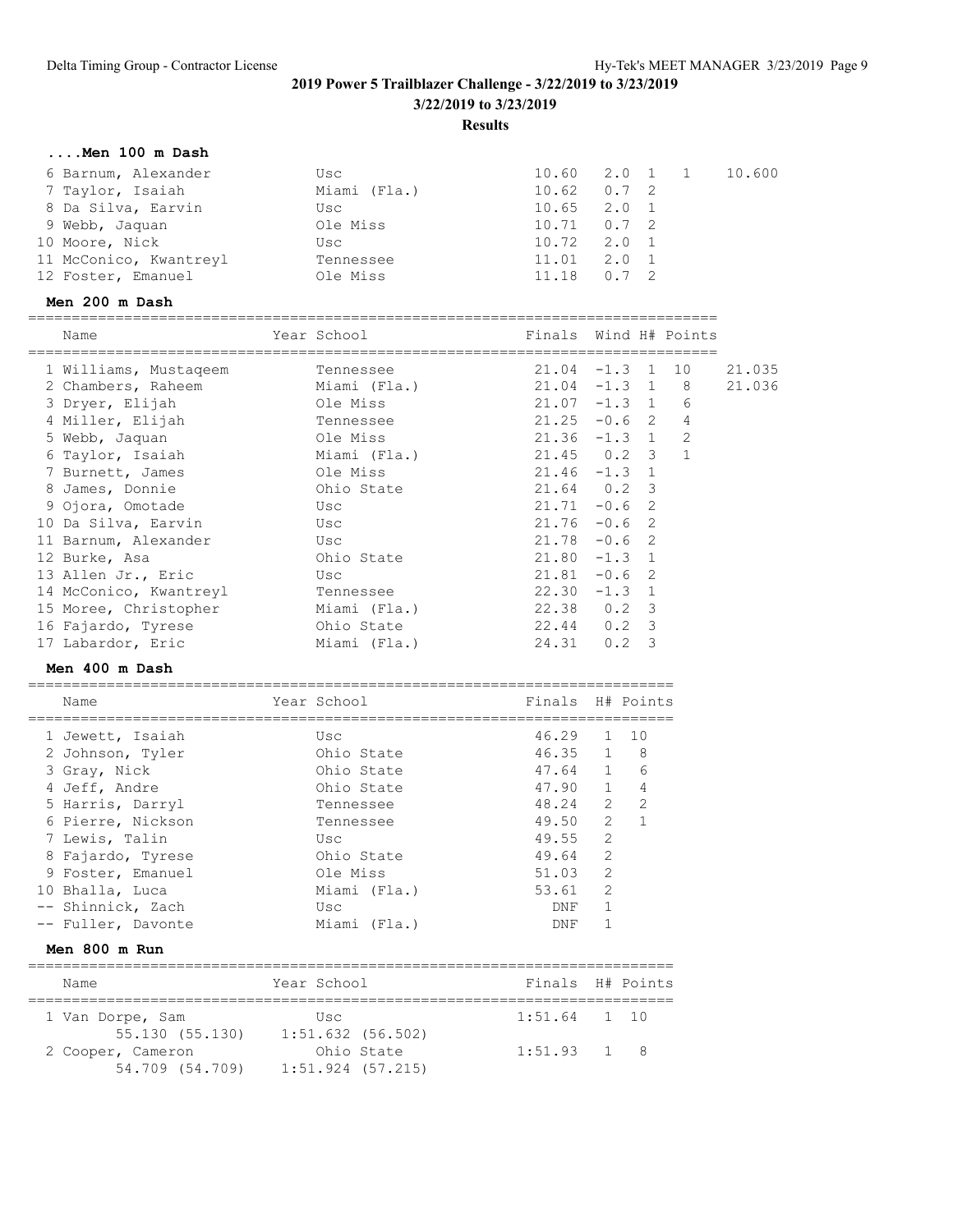**3/22/2019 to 3/23/2019**

**Results**

# **....Men 800 m Run**

| 3 Myrtue, Matthew            | Usc                                 | 1:52.26 | $\mathbf{1}$   | - 6            |
|------------------------------|-------------------------------------|---------|----------------|----------------|
|                              | 54.970 (54.970) 1:52.255 (57.285)   |         |                |                |
| 4 Boogades, Nick             | Tennessee                           | 1:52.84 | $\overline{2}$ | $\overline{4}$ |
| 55.202 (55.202)              | $1:52.833$ (57.631)                 |         |                |                |
| 5 Smulders, Everett Cle Miss |                                     | 1:53.03 | $\mathbf{1}$   | $\overline{c}$ |
| 55.821 (55.821)              | $1:53.022$ (57.201)                 |         |                |                |
| 6 Miller, Nick               | Ohio State                          | 1:53.04 | $\overline{2}$ | $\mathbf 1$    |
| 55.558 (55.558)              | $1:53.036$ $(57.479)$               |         |                |                |
| 7 Franklin, Baylor           | Ole Miss                            | 1:53.42 | $\mathbf{1}$   |                |
| 56.039 (56.039)              | 1:53.411(57.373)                    |         |                |                |
| 8 Hulme, David               | Usc                                 | 1:54.82 | $\mathbf{1}$   |                |
| 56.583 (56.583)              | 1:54.816(58.233)                    |         |                |                |
| 9 Johnston, Adam             | Tennessee                           | 1:55.28 | 2              |                |
|                              | 55.981 (55.981) 1:55.278 (59.298)   |         |                |                |
| 10 Tucker, Shamar            | Ole Miss                            | 1:55.50 | 2              |                |
|                              | 55.862 (55.862) 1:55.496 (59.634)   |         |                |                |
| 11 Moulai, Nick              | Ole Miss                            | 1:55.64 | $\mathbf 1$    |                |
|                              |                                     |         |                |                |
| 12 Hengst, Dalton            | Ole Miss                            | 1:58.45 | $\mathbf 1$    |                |
|                              | 57.612 (57.612) 1:58.442 (1:00.830) |         |                |                |
| 13 Libby, Mitch              | Usc                                 | 1:59.15 | 2              |                |
|                              | 57.277 (57.277) 1:59.149 (1:01.872) |         |                |                |
| 14 Quealy, Trey              | Tennessee                           | 1:59.64 | 2              |                |
|                              | 54.943 (54.943) 1:59.635 (1:04.692) |         |                |                |
| -- Lee, Jared                | Miami (Fla.)                        | DNF     | 2              |                |
| 55.607 (55.607)              |                                     |         |                |                |
| -- Bland, Taj                | Miami (Fla.)                        | DNF     | 2              |                |
| 55.586 (55.586)              |                                     |         |                |                |

#### **Men 1500 m Run**

| Name                                                          |                      | Year School <b>Finals</b> Points                                                    |                     |
|---------------------------------------------------------------|----------------------|-------------------------------------------------------------------------------------|---------------------|
| 1 Long, Zach Tennessee 3:57.61 10                             |                      |                                                                                     |                     |
|                                                               |                      | 50.885 (50.885) 2:01.891 (1:11.006) 3:03.882 (1:01.991)                             | 3:57.607 (53.725)   |
| 2 Smulders, Everett Cle Miss 3:58.14 8                        |                      |                                                                                     |                     |
|                                                               |                      | $50.851$ (50.851) $2:01.644$ (1:10.793) $3:03.901$ (1:02.257) $3:58.136$ (54.235)   |                     |
| 3 Hengst, Dalton <b>31.58.541</b> Ole Miss 3:58.55 6 3:58.541 |                      |                                                                                     |                     |
|                                                               |                      | $51.007$ (51.007) $2:01.887$ (1:10.880) $3:04.014$ (1:02.127) $3:58.541$ (54.527)   |                     |
|                                                               |                      |                                                                                     |                     |
|                                                               |                      | $50.613$ (50.613) $2:01.507$ (1:10.894) $3:03.487$ (1:01.980)                       | $3:58.549$ (55.062) |
|                                                               |                      |                                                                                     |                     |
|                                                               |                      | $51.005$ (51.005) $2:02.817$ (1:11.812) $3:04.335$ (1:01.518)                       | 3:58.617(54.283)    |
| 6 Crigger, Alex                                               |                      | Tennessee 3:58.96 1                                                                 |                     |
|                                                               |                      | 51.084 (51.084) 2:02.491 (1:11.407) 3:04.069 (1:01.578)                             | 3:58.957(54.889)    |
| 7 Moulai, Nick Cole Miss 3:59.67                              |                      |                                                                                     |                     |
|                                                               |                      | $51.113$ (51.113) $2:01.885$ (1:10.772) $3:04.226$ (1:02.341)                       | $3:59.669$ (55.444) |
| 8 Parrilla, Jose Channessee 2:03.22                           |                      |                                                                                     |                     |
|                                                               |                      | 51.357 (51.357) 2:02.758 (1:11.401) 3:05.081 (1:02.323)                             | 4:03.219 (58.138)   |
| 9 Libby, Mitch                                                | <u>usc</u> Usc       | 4:03.71                                                                             |                     |
|                                                               |                      | 51.260 (51.260) 2:02.344 (1:11.084) 3:04.774 (1:02.430)                             | 4:03.704 (58.930)   |
| 10 Hoots, Joe                                                 |                      | Tennessee 4:06.57                                                                   |                     |
|                                                               |                      | 51.514 (51.514) 2:02.362 (1:10.848) 3:05.373 (1:03.011) 4:06.569 (1:01.197)         |                     |
| 11 Hagert, Sean                                               | Miami (Fla.) 4:19.63 |                                                                                     |                     |
|                                                               |                      | $51.255$ (51.255) $2:01.858$ (1:10.603) $3:09.411$ (1:07.553) $4:19.623$ (1:10.212) |                     |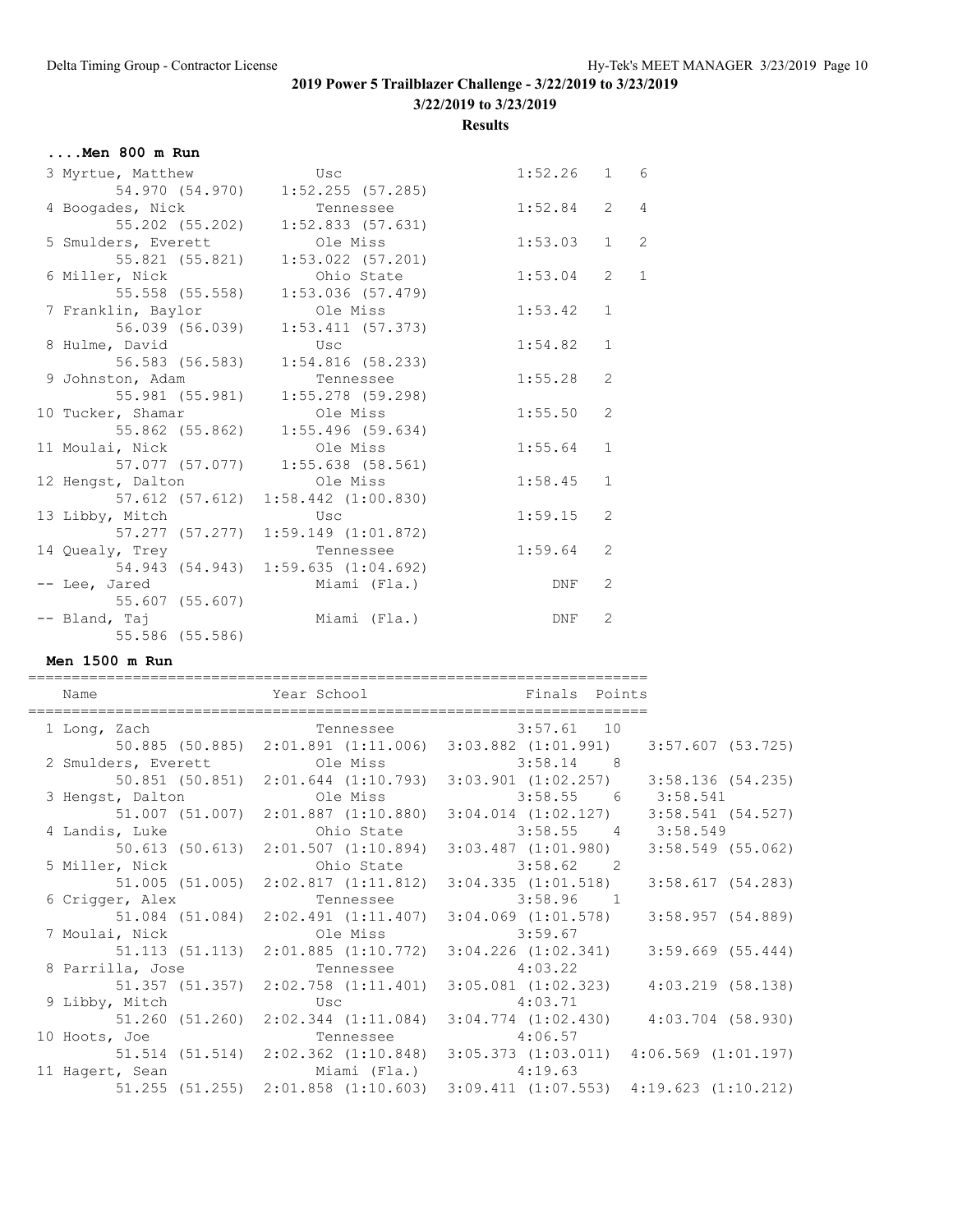**3/22/2019 to 3/23/2019**

**Results**

**Men 3000 m Run**

| Name                    | Year School                                     | Finals Points                                                                 |                         |
|-------------------------|-------------------------------------------------|-------------------------------------------------------------------------------|-------------------------|
| 1 Landis, Luke          | Ohio State                                      | $8:33.32$ 10                                                                  |                         |
|                         |                                                 | 35.317 (35.317) 1:48.180 (1:12.863) 3:00.302 (1:12.122) 4:11.812 (1:11.510)   |                         |
|                         |                                                 | 5:21.506 (1:09.694) 6:30.016 (1:08.510) 7:34.287 (1:04.271) 8:33.315 (59.028) |                         |
| 2 Elrod, John           | Tennessee                                       | $8:35.84$ 8                                                                   |                         |
|                         |                                                 | 35.063 (35.063) 1:47.526 (1:12.463) 3:00.722 (1:13.196) 4:11.947 (1:11.225)   |                         |
|                         | $5:21.834$ $(1:09.887)$ $6:30.127$ $(1:08.293)$ | $7:34.469$ $(1:04.342)$ $8:35.833$ $(1:01.365)$                               |                         |
| 3 Hillsman, Andre       | Tennessee                                       | $8:39.77$ 6                                                                   |                         |
|                         |                                                 | 36.734 (36.734) 1:49.096 (1:12.362) 3:01.909 (1:12.813) 4:13.378 (1:11.469)   |                         |
| $5:21.431$ $(1:08.053)$ | $6:29.676$ $(1:08.245)$                         | 7:35.744 (1:06.068)                                                           | 8:39.765(1:04.021)      |
| 4 Robinson, Wesley      | Tennessee                                       | $8:43.51$ 4                                                                   |                         |
|                         |                                                 | 35.750 (35.750) 1:47.722 (1:11.972) 3:00.452 (1:12.730) 4:11.949 (1:11.497)   |                         |
|                         | $5:21.636$ $(1:09.687)$ $6:29.755$ $(1:08.119)$ | $7:36.328$ $(1:06.573)$ $8:43.501$ $(1:07.173)$                               |                         |
| 5 Thiessen, Karl        | Tennessee                                       | 8:45.16<br>$\overline{2}$                                                     |                         |
|                         |                                                 | 36.066 (36.066) 1:47.474 (1:11.408) 3:00.628 (1:13.154) 4:11.802 (1:11.174)   |                         |
|                         | $5:21.620$ $(1:09.818)$ $6:29.561$ $(1:07.941)$ | $7:36.241$ $(1:06.680)$                                                       | $8:45.160$ $(1:08.920)$ |
| 6 Barbour, Max          | Tennessee                                       | $8:47.43$ 1                                                                   |                         |
|                         |                                                 | 35.973 (35.973) 1:48.641 (1:12.668) 3:01.082 (1:12.441) 4:12.286 (1:11.204)   |                         |
| $5:21.743$ $(1:09.457)$ | $6:30.225$ $(1:08.482)$                         | $7:38.368$ $(1:08.143)$                                                       | $8:47.427$ $(1:09.060)$ |
| 7 Brey, Nicholas        | Tennessee                                       | 8:49.97                                                                       |                         |
|                         | 36.199 (36.199) 1:48.311 (1:12.112)             | $3:00.989$ $(1:12.678)$                                                       | $4:12.288$ $(1:11.299)$ |
| $5:22.210$ $(1:09.922)$ | $6:30.736$ $(1:08.526)$                         | 7:39.820(1:09.084)                                                            | $8:49.962$ $(1:10.143)$ |
| 8 Moore, Tyler          | Ole Miss                                        | 8:59.39                                                                       |                         |
| 35.080 (35.080)         | $1:48.087$ $(1:13.007)$                         | $3:00.852$ $(1:12.765)$                                                       | $4:12.289$ $(1:11.437)$ |
| $5:22.055$ $(1:09.766)$ | $6:32.025$ $(1:09.970)$                         | $7:48.324$ $(1:16.299)$                                                       | $8:59.381$ $(1:11.057)$ |
| 9 Sykes, Dylan          | Miami (Fla.)                                    | 9:01.74                                                                       |                         |
|                         | 35.529 (35.529) 1:48.427 (1:12.898)             | $3:01.085$ $(1:12.658)$                                                       | 4:12.549(1:11.464)      |
| $5:22.356$ $(1:09.807)$ | $6:33.359$ $(1:11.003)$                         | $7:48.464$ $(1:15.105)$                                                       | $9:01.736$ $(1:13.273)$ |
| -- Crigger, Alex        | Tennessee                                       | <b>DNF</b>                                                                    |                         |
|                         | 34.626 (34.626) 1:47.350 (1:12.724)             | $3:00.386$ $(1:13.036)$                                                       | $4:11.681$ $(1:11.295)$ |
| $5:21.389$ $(1:09.708)$ | $6:30.792$ $(1:09.403)$                         |                                                                               |                         |
| -- Fleischman, Samuel   | Miami (Fla.)                                    | <b>DNF</b>                                                                    |                         |
| 36.217 (36.217)         |                                                 | $1:49.189$ $(1:12.972)$ $3:02.807$ $(1:13.618)$ $4:16.656$ $(1:13.850)$       |                         |

### **Men 110 m Hurdles**

| Name |                                                                                                            |              |             |                                                                                                               |
|------|------------------------------------------------------------------------------------------------------------|--------------|-------------|---------------------------------------------------------------------------------------------------------------|
|      |                                                                                                            |              |             |                                                                                                               |
|      |                                                                                                            | Usc          |             |                                                                                                               |
|      |                                                                                                            | Ohio State   |             |                                                                                                               |
|      |                                                                                                            | Ole Miss     |             |                                                                                                               |
|      |                                                                                                            | Miami (Fla.) |             |                                                                                                               |
|      |                                                                                                            | Ohio State   |             |                                                                                                               |
|      | 1 Ojora, Omotade<br>2 Seward, DaJuan<br>3 Broadnax, Kenney<br>4 Christodoulou, Andreas<br>-- Mott, Tavonte |              | Year School | Finals Wind Points<br>$14.16 - 0.4 10$<br>$14.39 - 0.4$ 8<br>$14.54 - 0.4$ 6<br>$15.09 - 0.4$ 4<br>$DNF -0.4$ |

### **Men 400 m Hurdles**

| Name                | Year School  | Finals Points |                |
|---------------------|--------------|---------------|----------------|
| 1 Samuel, Cameron   | Usc          | 51.25         | 10             |
| 2 Burns, Thomas     | Miami (Fla.) | 51.70         | - 8            |
| 3 Brown, McKinly    | Miami (Fla.) | 52.23         | - 6            |
| 4 McKinney, Kyle    | Ohio State   | 53.19         | $\overline{4}$ |
| 5 Johnson, Terry    | Ohio State   | 53.76         | $\overline{2}$ |
| 6 Yancey, Christian | Ole Miss     | 55.94         |                |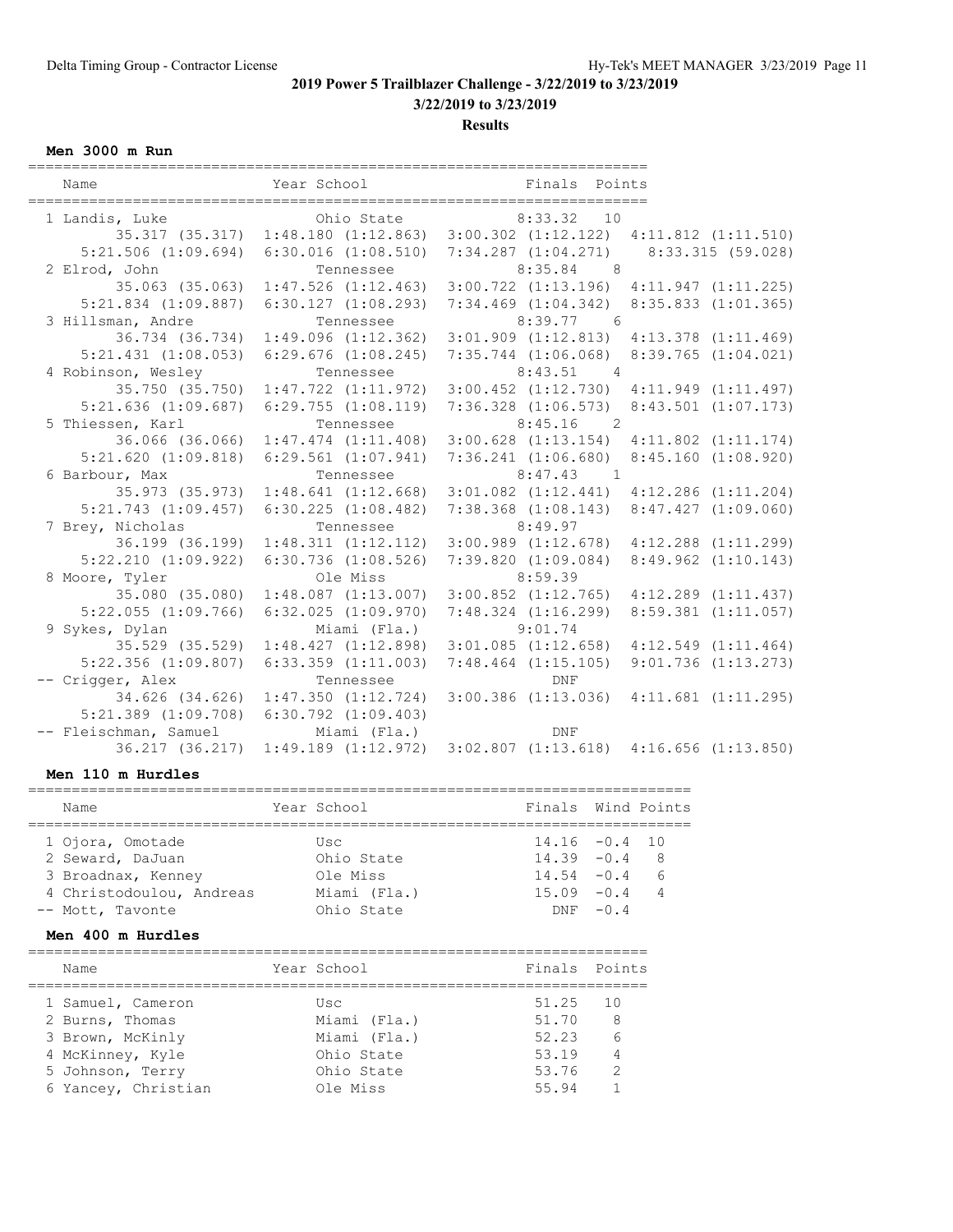**3/22/2019 to 3/23/2019**

**Results**

## **....Men 400 m Hurdles**

| 7 Broadnax, Kenney  | Ole Miss | 56.27               |                 |        |
|---------------------|----------|---------------------|-----------------|--------|
| Men 4x100 m Relay   |          |                     |                 |        |
| School              |          |                     | Finals Points   |        |
| 1 Ohio State 'A'    |          |                     | 40.49 10 40.485 |        |
| 1) Gray, Nick       |          | 2) Johnson, Tyler   |                 |        |
| 3) Mott, Tavonte    |          | 4) Seward, DaJuan   |                 |        |
| 2 Miami (Fla.) 'A'  |          |                     | 40.49 8         | 40.486 |
| 1) Taylor, Isaiah   |          | 2) Chambers, Raheem |                 |        |
| 3) Knight, Hasani   |          | 4) Burns, Thomas    |                 |        |
| $3$ Usc $'A'$       |          | 40.60 6             |                 |        |
| 1) Stewart, Brendon |          | 2) Robinson, Daniel |                 |        |

| 3 Usc 'A'              | 6<br>40.60             |
|------------------------|------------------------|
| 1) Stewart, Brendon    | 2) Robinson, Daniel    |
| 3) Da Silva, Earvin    | 4) Moore, Nick         |
| 4 Tennessee 'A'        | 40.61<br>4             |
| 1) Miller, Elijah      | 2) Williams, Mustageem |
| 3) McConico, Kwantreyl | 4) Harris, Darryl      |
| 5 Ole Miss 'A'         | -2<br>40.74            |
| 1) Raspo, Andrew       | 2) Webb, Jaquan        |
| 3) Broadnax, Kenney    | 4) Dryer, Elijah       |

#### **Men 4x400 m Relay**

======================================================================= Finals Points ======================================================================= 1 Usc 'A' 3:10.36 10 1) Samuel, Cameron 2) Jewett, Isaiah 3) Allen Jr., Eric and Allen Myrtue, Matthew 1:33.652 (1:33.652) 2:21.528 (47.876) 3:10.355 (48.827) 2 Ohio State 'A' 3:12.95 8 1) Johnson, Tyler 2) Harrison, Eric 3) Jeff, Andre 1988 (2008) 4 James, Donnie 1:36.997 (1:36.997) 2:23.647 (46.651) 3:12.941 (49.294) 3 Ohio State 'B' x3:15.07 1) Fajardo, Tyrese 2) Cooper, Cameron 3) McKinney, Kyle 1988 (4) Johnson, Terry 1:38.361 (1:38.361) 2:26.845 (48.484) 3:15.068 (48.224) 4 Ole Miss 'A' 3:18.42 6 1) Burnett, James (2) Franklin, Baylor 3) Yancey, Christian  $4$ ) Tucker, Shamar 1:38.519 (1:38.519) 2:27.567 (49.048) 3:18.417 (50.850) 5 Tennessee 'A' 3:18.82 4 1) Harris, Darryl 2) Pierre, Nickson 3) Parrilla, Jose 4) Hoots, Joe 1:37.872 (1:37.872) 2:29.187 (51.316) 3:18.813 (49.626)

### **Men High Jump**

|  | Name            |  |                     |  |  |  | Year School |                                              |  |          | Finals Points |
|--|-----------------|--|---------------------|--|--|--|-------------|----------------------------------------------|--|----------|---------------|
|  |                 |  |                     |  |  |  |             |                                              |  |          |               |
|  | 1 Sears, Earnie |  |                     |  |  |  | Usc         |                                              |  | 2.17m 10 |               |
|  |                 |  |                     |  |  |  |             | 1.82 1.87 1.92 1.97 2.02 2.07 2.12 2.17 2.22 |  |          |               |
|  |                 |  | PPP PPP PPP PPP PPP |  |  |  |             | OOXXOXXX                                     |  |          |               |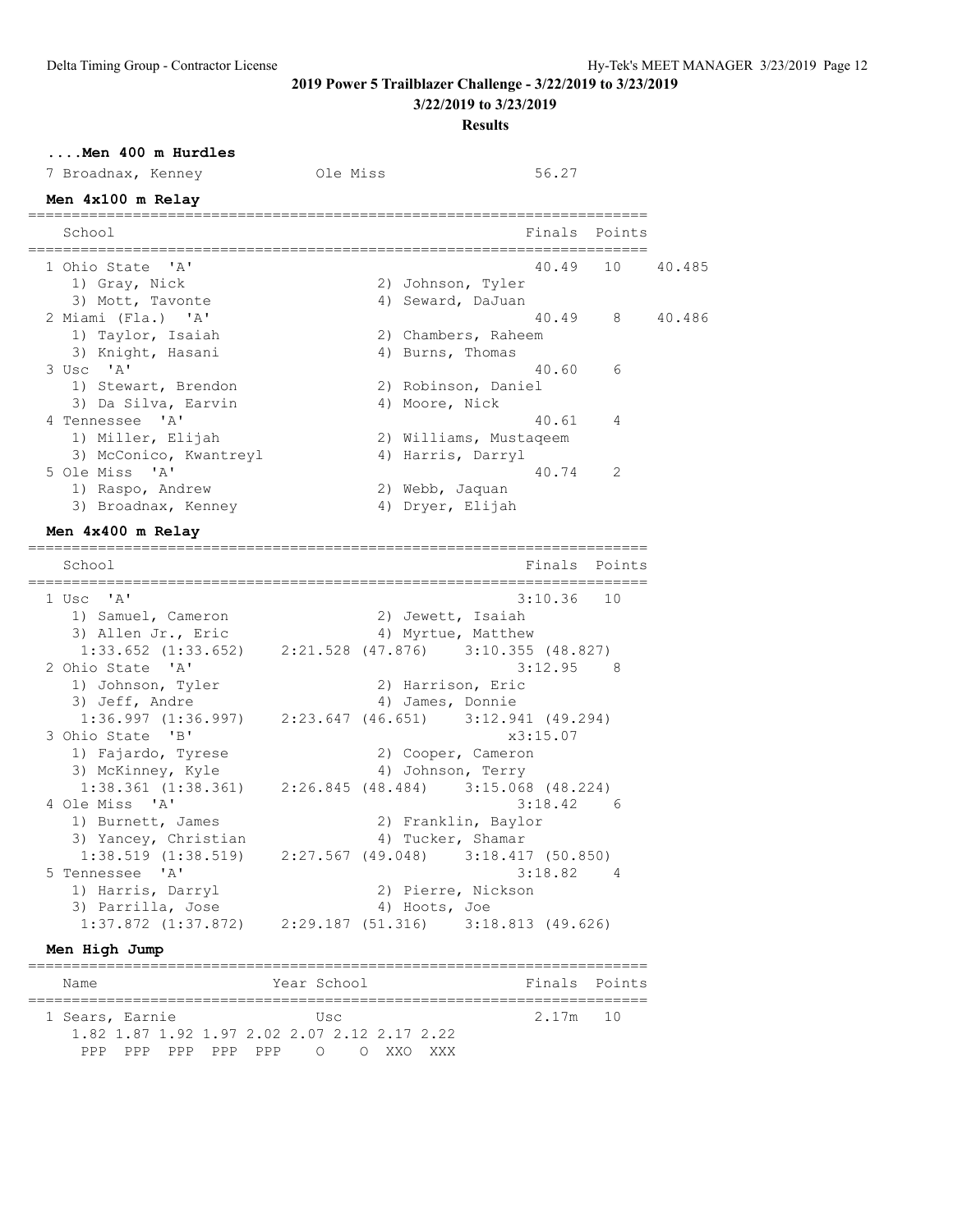**3/22/2019 to 3/23/2019**

**Results**

| Men High Jump                           |                              |        |   |
|-----------------------------------------|------------------------------|--------|---|
| 2 Sullivan, Darryl                      | Tennessee                    | 2.12m  | 8 |
| 1.82 1.87 1.92 1.97 2.02 2.07 2.12 2.17 |                              |        |   |
| $\Omega$<br>PPP PPO<br>PPP<br>$\Omega$  | $\Omega$<br>XXX X<br>$\circ$ |        |   |
| 3 Gordon, Allen                         | Ole Miss                     | J2.12m | 6 |
| 1.82 1.87 1.92 1.97 2.02 2.07 2.12 2.17 |                              |        |   |
| PPP PPP PPP XO<br>PPP                   | O XXO<br>XXX X               |        |   |
| 4 Stine, Cody                           | Ohio State                   | 2.02m  | 4 |
| 1,82 1,87 1,92 1,97 2,02 2,07           |                              |        |   |
| PPP PPP PPP<br>PPP.<br>$\Omega$         | XXX X                        |        |   |
| -- Christodoulou, Andreas Miami (Fla.)  |                              | NΗ     |   |
| 1.82                                    |                              |        |   |
| XXX                                     |                              |        |   |
| -- Schultheis, Tristan                  | Miami (Fla.)                 | NΗ     |   |
| 1.82 1.87 1.92 1.97                     |                              |        |   |
| PPP<br>PPP<br>PPP<br>XXX                |                              |        |   |

#### **Men Pole Vault**

======================================================================= Name  $Year School$  Finals Points ======================================================================= 1 Slater, Tristan Tennessee 4.95m 10 4.20 4.35 4.50 4.65 4.80 4.95 5.10 PPP PPP PPP PPP PPP O XXX 2 Oswald, Robert Ohio State J4.95m 8 4.20 4.35 4.50 4.65 4.80 4.95 5.10 PPP PPO PPP XO PPP XO XXX 3 Rhea, Jack Chromessee Chromessee J4.95m 6 4.20 4.35 4.50 4.65 4.80 4.95 5.10 PPP PPP PPP XXO PPP XO XXX 4 Ference, Andrew Tennessee J4.95m 3 4.20 4.35 4.50 4.65 4.80 4.95 5.10 PPP PPP PPP O PPP XXO XXX 4 Colozzo, Cole Ole Miss J4.95m 3 4.20 4.35 4.50 4.65 4.80 4.95 5.10 PPP PPP PPP PPP PPP XXO XXX -- Weissmann, Peyton Ole Miss NH 4.20 4.35 4.50 4.65 4.80 4.95 PPP PPP PPP PPP XXX

#### **Men Long Jump**

### ============================================================================ Name **Year School** Finals Wind Points ============================================================================ 1 Gordon, Allen Ole Miss 7.65m(2.7) 7.75m(1.9) FOUL(1.9) FOUL(2.9) PASS FOUL(0.4)<br>Tate, Jalen Tennessee 7.04m -0. 2 Tate, Jalen Tennessee 7.04m -0.4 8 6.87m(1.8) 6.74m(1.9) 7.04m(-0.4) PASS PASS PASS 3 Wright, Weldon Tennessee 6.93m 0.9 6 6.52m(1.1) 6.89m(3.1) FOUL(1.0) 6.73m(2.2) 6.93m(0.9) 6.89m(+0.0) 4 Lewis, Talin Usc 6.87m 1.2 4 FOUL $(1.4)$  6.87m $(1.2)$  6.74m $(1.7)$  6.79m $(0.9)$  6.71m $(1.8)$  FOUL $(1.2)$  5 Sullivan, Darryl Tennessee 6.69m 2.4 2 6.69m(2.4) 6.58m(1.6) 6.52m(3.1) 6.68m(1.7) PASS PASS 6 Knight, Hasani Miami (Fla.) 6.60m 1.3 1 FOUL(0.3) 6.23m(1.2) 6.60m(1.3) 4.25m(3.5) PASS PASS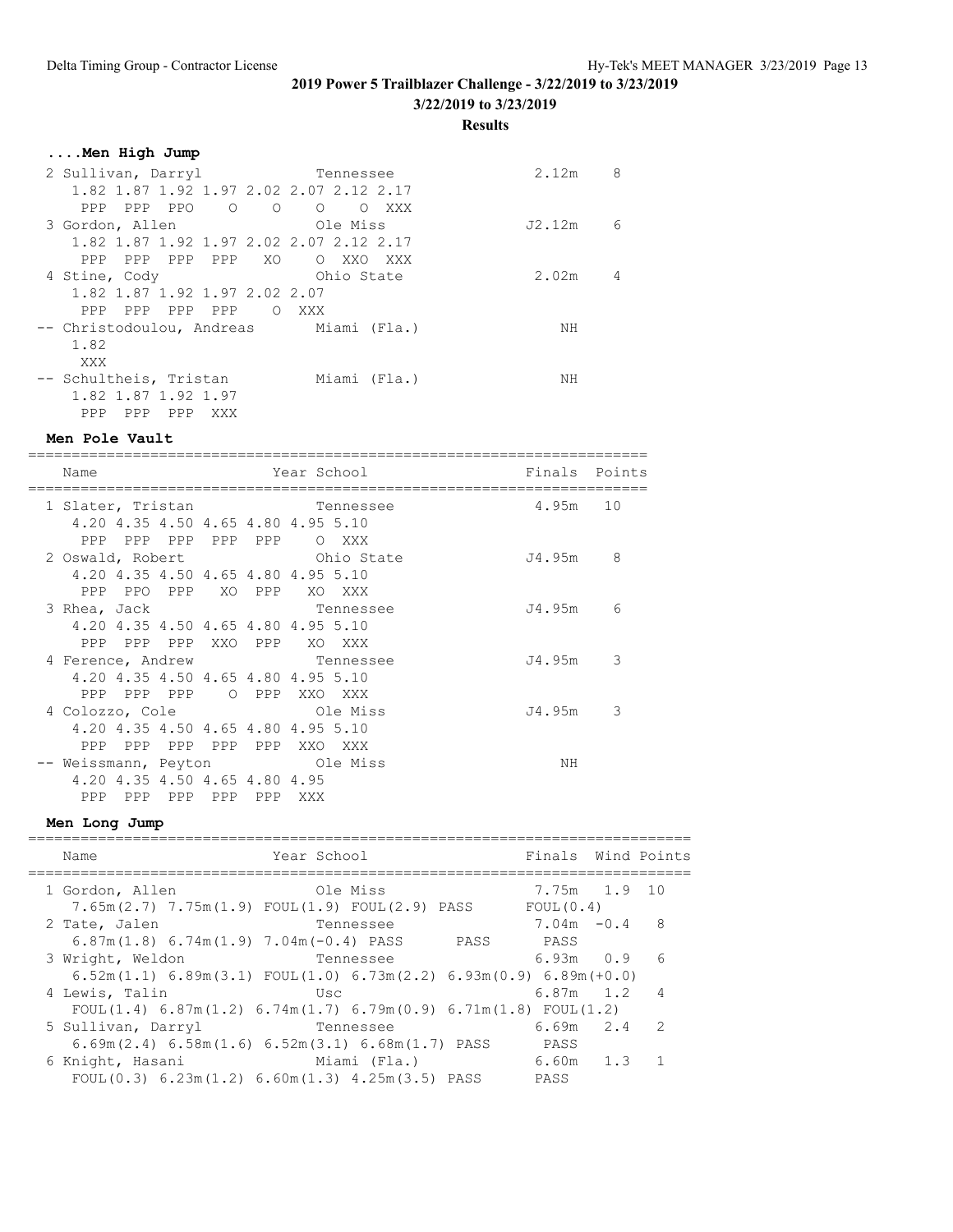**3/22/2019 to 3/23/2019**

**Results**

# **....Men Long Jump**

| 7 Fleming, Demond |                                             | Ole Miss |  |      | 6.40m 1.1 |  |
|-------------------|---------------------------------------------|----------|--|------|-----------|--|
|                   | $6.40m(1.1)$ FOUL $(1.2)$ FOUL $(1.5)$ PASS |          |  | PASS | PASS      |  |

#### **Men Triple Jump**

| Name                                                                                                                     | Year School               |                      | Finals Wind Points |
|--------------------------------------------------------------------------------------------------------------------------|---------------------------|----------------------|--------------------|
| 1 Tate, Jalen<br>$13.89$ m $(2.2)$ $14.82$ m $(2.2)$ FOUL $(0.2)$ $14.55$ m $(2.0)$ $14.85$ m $(+0.0)$ $15.29$ m $(0.3)$ | Tennessee in the material |                      | 15.29m  0.3  10    |
| 2 Gordon, Allen<br>FOUL(0.7) FOUL(2.5) $14.41m(1.6)$ $14.52m(1.6)$ $14.78m(1.9)$ FOUL(1.4)                               | Ole Miss                  |                      | 14.78m 1.9 8       |
| 3 Wright, Weldon<br>$12.67m(0.6)$ $14.27m(0.7)$ $14.27m(2.0)$ $13.15m(3.4)$ $14.20m(1.7)$ $12.80m(+0.0)$                 | Tennessee                 |                      | 14.27m 0.7 6       |
| 4 Knight, Hasani       Miami (Fla.)<br>FOUL(1.8) 13.93m(1.5) PASS PASS                                                   | PASS                      | 13.93m 1.5 4<br>PASS |                    |
| 5 Fleming, Demond<br>FOUL(1.8) FOUL(1.9) $13.23m(2.3)$ FOUL(+0.0) $13.15m(1.2)$ $13.37m(0.3)$                            | Ole Miss                  | 13.37m 0.3 2         |                    |

============================================================================

#### **Men Shot Put**

| Name                                      | Year School | Finals Points |                         |
|-------------------------------------------|-------------|---------------|-------------------------|
| 1 Katnik, Matthew                         | Usc         | 19.67m 10     |                         |
| 19.26m 19.67m 19.16m 18.24m FOUL 18.96m   |             |               |                         |
| 2 Maxwell, Joseph                         | Tennessee   | 19.21m        | $\overline{\mathbf{R}}$ |
| 18.54m 18.14m 18.09m 18.81m 19.21m 18.61m |             |               |                         |
| 3 Ehrnsberger, Chance                     | Ohio State  | 17.09m        | - 6                     |
| FOUL 16.32m 17.09m FOUL FOUL 16.15m       |             |               |                         |

#### **Men Discus Throw**

| Name                                                       | Year School | Finals Points |                         |  |  |
|------------------------------------------------------------|-------------|---------------|-------------------------|--|--|
| 1 Maxwell, Joseph<br>54.50m FOUL 51.99m FOUL 54.09m 56.72m | Tennessee   | 56.72m 10     |                         |  |  |
| 2 Ehrnsberger, Chance<br>FOUL 53.07m FOUL FOUL 53.78m FOUL | Ohio State  | 53.78m        | $\overline{\mathbf{R}}$ |  |  |

#### **Men Hammer Throw**

| Year School<br>Name                                                                    |                      | Finals Points |     |
|----------------------------------------------------------------------------------------|----------------------|---------------|-----|
| 1 Arreaga, Kevin<br>67.90m 68.62m 71.07m 70.99m 67.15m                                 | Miami (Fla.)<br>FOUL | 71.07m 10     |     |
| 2 Whitener, Seth                                                                       | Tennessee            | 65.58m        | - 8 |
| 62.23m 63.80m 65.14m 65.36m 65.58m 65.34m<br>3 Korakidis, Georgios<br><b>Tennessee</b> |                      | 62.77m        | 6   |
| FOUL 54.45m 57.28m 62.77m FOUL 60.07m<br>Marine Chio State<br>4 Doyle, Garrett         |                      | 57.01m        | 4   |
| FOUL FOUL 50.44m 54.01m 57.01m FOUL<br>5 Benedetto, Joseph Ole Miss                    |                      | 56.64m        | 2   |
| 55.83m FOUL 54.36m 56.64m FOUL FOUL<br>6 Bultman, Nathan                               | Usc                  | 56.38m        |     |
| 56.38m FOUL FOUL FOUL FOUL                                                             | FOUL                 |               |     |